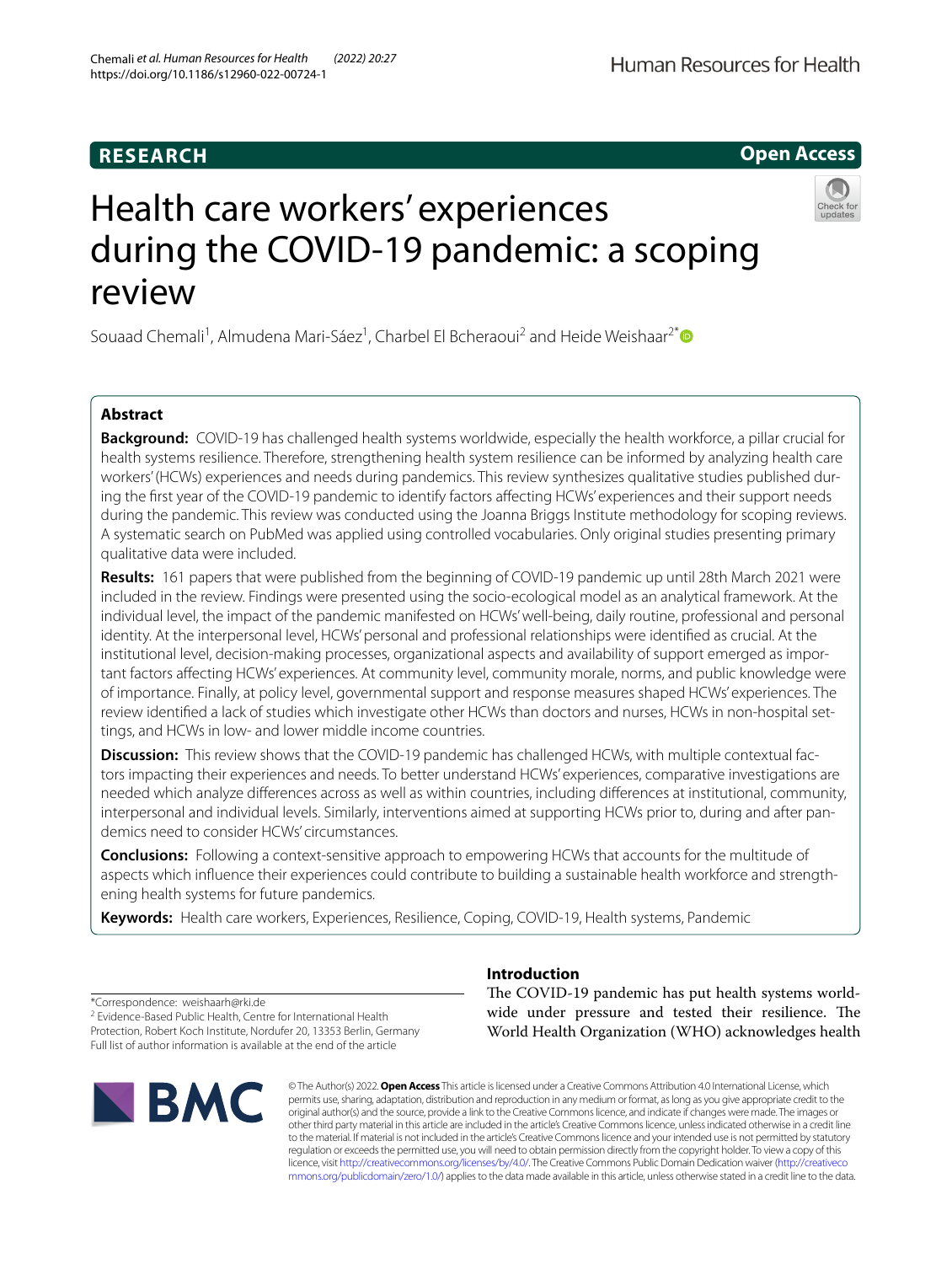workforce as one of the six building blocks of health systems [[1\]](#page-11-0). Health care workers (HCWs) are key to a health system's ability to respond to external shocks such as outbreaks and as frst responders are often the hardest hit by these shocks  $[2]$  $[2]$ . Therefore, interventions supporting HCWs are key to strengthening health systems resilience (ibid). To develop efective interventions to support this group, a detailed understanding of how pandemics afect HCWs is needed.

Several recent reviews [\[3](#page-11-2)[–27\]](#page-12-0) focus on HCWs' experiences during COVID-19 and the impact of the pandemic on HCWs' well-being, including their mental health [\[3](#page-11-2), [7,](#page-11-3) [8](#page-11-4), [11–](#page-12-1)[14](#page-12-2), [16–](#page-12-3)[27\]](#page-12-0). Most of these reviews refer to psychological scales measurements to provide quantifable information on HCWs' well-being and mental health [\[8](#page-11-4), [13,](#page-12-4) [14](#page-12-2), [19](#page-12-5), [21–](#page-12-6)[25,](#page-12-7) [28](#page-12-8)]. While useful in assessing the scale of the problem, such quantitative measures are insuffcient in capturing the breadth of HCWs' experiences and the factors that impact such experiences. The added value of qualitative studies is in understanding the complex experiences of HCWs during COVID-19 and the contextual factors that infuence them [\[29\]](#page-12-9).

This paper reviews qualitative studies published during the frst year of the pandemic to investigate what is known about HCWs' experiences during COVID-19 and the factors and support needs associated with those experiences. By presenting HCWs' perspectives on the pandemic, the scoping review provides the much-needed evidence base for interventions that can help strengthen HCWs and alleviate the pressures they experience during pandemics.

#### **Methods**

The review follows the Joanna Briggs Institute (JBI) process and guideline on conducting scoping reviews [\[30](#page-12-10)]. JBI updated guidelines identify scoping reviews as the most suitable choice to explore the breadth of literature on a topic, by mapping and summarizing available evidence [\[30](#page-12-10)]. Scoping reviews are also suitable to address knowledge gaps and provide insightful input for decision-making  $[30]$  $[30]$ . The review also applies the PRISMA checklist guidance on reporting literature reviews [\[31](#page-12-11)].

#### **Information sources**

A systematic search was conducted on PubMed database between the 9th and 28th of March 2021.

#### **Search strategy**

Drawing on Shaw et al.  $[32]$  $[32]$  and WHO  $[33]$  $[33]$ , the search strategy used a controlled vocabulary of index terms including Medical Subject Headings (Mesh) of the keywords and synonyms "COVID-19", "HCWs", and

"qualitative". Keywords were combined using the Boolean operator "AND" (see Additional fle [1](#page-11-5)).

#### **Eligibility criteria**

The population of interest included all types of HCWs, independent of geography and settings. Only original studies were included in the review. Papers further had to (1) report primary qualitative data, (2) report on HCWs' experiences and perceptions during COVID-19, and (3) be available as full texts in English, German, French, Spanish or Arabic, i.e., in a language that could be reviewed by one or several of the authors. Studies focusing solely on HCWs' assessment of newly introduced modes of telemedicine during COVID-19 were excluded from the review as their clear emphasis on coping with technical challenges deviated from the review's focus on HCWs' personal and professional experiences during the pandemic.

#### **Selection process**

The initial search yielded 3976 papers. All papers were screened and assessed against the eligibility criteria by one researcher (SC) to identify relevant studies. A random 25% sample of all papers was additionally screened by a second researcher (HW). Any uncertainty or inconsistency regarding inclusion were resolved by discussing the respective articles  $(n=76)$  among the authors.

#### **Data collection process**

Based on the research question, an initial data extraction form was developed, independently piloted on ten papers by SC and HW and fnalised to include information on: (1) author(s), (2) year of publication, (3) type of HCW, (5) study design, (6) sample size, (7) topic of investigation, (8) data collection tool(s), (9) analytical approach, (10) period of data collection, (11) country, (12) income level according to World Bank [[34](#page-12-14)], (13) context, and (14) main fndings related to experiences, factors and support needs. Using the fnal extraction form, all articles were extracted by SC, with the exception of four German articles (which were extracted by HW), one Spanish and one French article (which were extracted by AMS). As far as applicable, the quality of the included articles was appraised using the JBI critical appraisal tool for qualitative research [[35\]](#page-12-15).

#### **Synthesis methods**

The socio-ecological model originally developed by Brofenbrenner was adapted as a framework to analyze and present the findings  $[36-38]$  $[36-38]$ . The model aims to understand the interconnectedness and dynamics between personal and contextual factors in shaping human development and experiences  $[36, 38]$  $[36, 38]$  $[36, 38]$  $[36, 38]$  $[36, 38]$ . The model was chosen,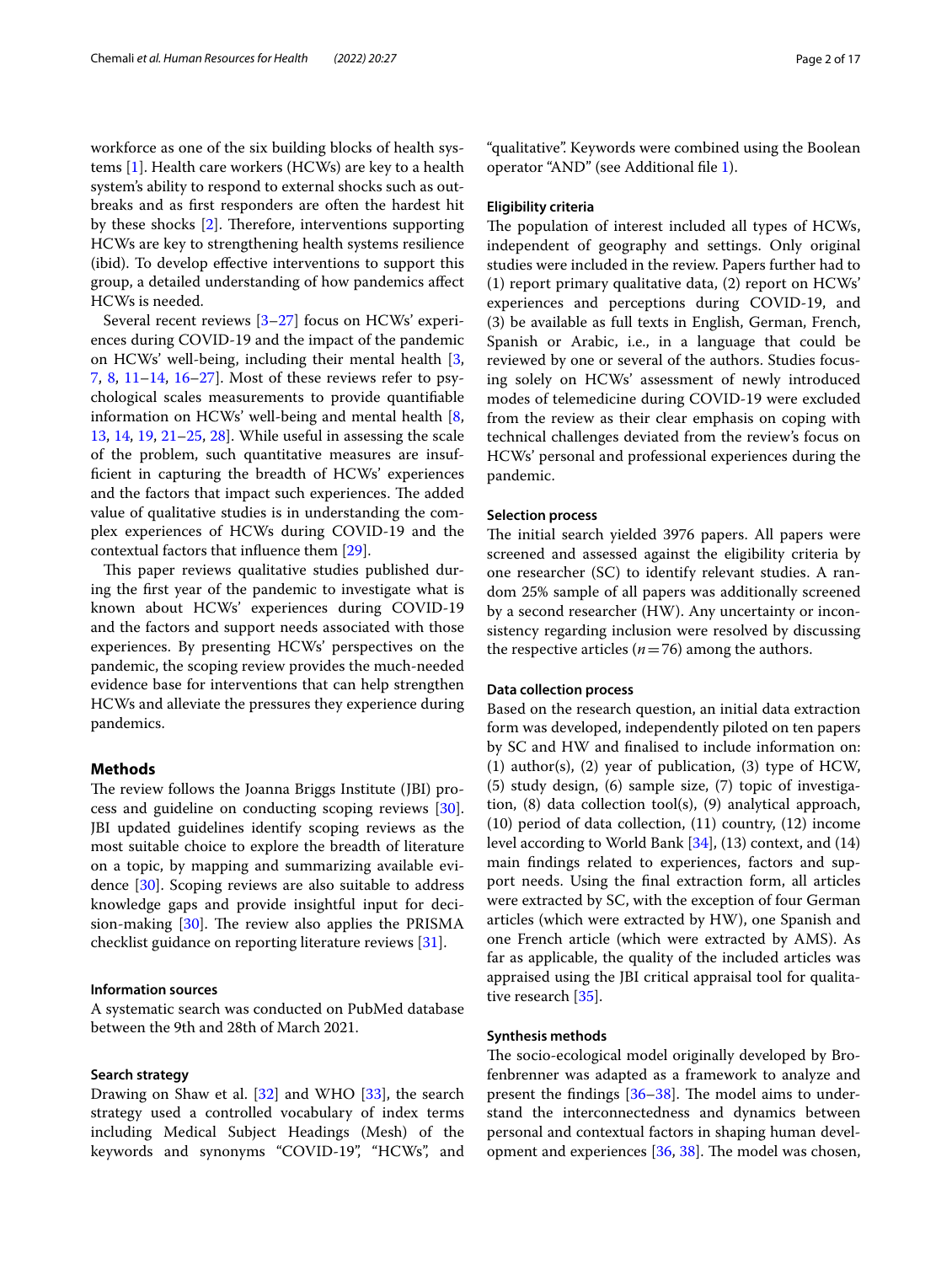because it accounts for the multifaceted interactions between individuals and their environment and is thus suited to capture the diferent dimensions of HCWs' experiences, the factors associated with those experiences as well as the sources of support identified. The five socio-ecological levels (individual, interpersonal, institutional, community and policy) of the model served as a framework for analysis and were used to categorise the main themes that were identifed in the scoping review as relevant to HCWs' experiences. The process of identifying the sub-themes was conducted by SC using an excel extraction sheet, in which the main fndings were captured and mapped against the socio-ecological framework.

#### **Results**

#### **Study selection**

The selection process and the number of papers found, screened and included are illustrated in a PRISMA fow diagram (Fig. [1](#page-2-0)). A total of 161 papers were included in the review (see Additional fle [2](#page-11-6)). Table [1](#page-3-0) lists the included studies based on study characteristics, including type of HCW, healthcare setting, income level of countries studied and data collection tools.

#### **Study characteristics**

Included papers investigated various types of HCWs. The most investigated type were nurses, followed by doctors/physicians. Medical and nursing students were also studied frequently, while only a small number of studies focused on other professions, e.g., community health workers, therapists and managerial staf. A third of all studies studied multiple HCWs, rather than targeting single professions. The majority of papers investigated so-called "frontline staf", i.e., HCWs who engaged directly with patients who were suspected or confrmed to be infected with COVID-19. Fewer studies focused on non-frontline staf, and some explored both frontline and non-frontline staf.

Around two-thirds of all papers studied HCWs' experiences in high-income countries, notably the USA, followed by the UK. Many papers also focused on HCWs in upper-middle income countries, with almost half of them conducted in China. Few papers investigated HCWs in lower-middle income countries, including India, Zimbabwe, Pakistan, Nigeria, and Senegal. Finally, one paper focused on HCWs in Ethiopia, a low-income country. A couple of studies presented data from multiple countries of diferent income levels, and one study investigating HCWs in Palestine could not be categorised. Overall, the USA was the most studied and China the second most studied geographical location (see Additional fle [3](#page-11-7)). Hospitals were by far the most investigated healthcare settings, whereas outpatient settings, including primary care, pharmacies, homes care, nursing homes, healthcare facilities in prisons and schools as well as clinics, were investigated to a considerably lesser extent. Several studies covered more than one setting.

All studies applied a cross-sectional study design, with 54% published in 2020, and the remainder in 2021. A range of qualitative data collection methods were applied, with interviews being by far the most prominent one, followed by open-ended questionnaires. Focus groups and a few other methods including social media,

<span id="page-2-0"></span>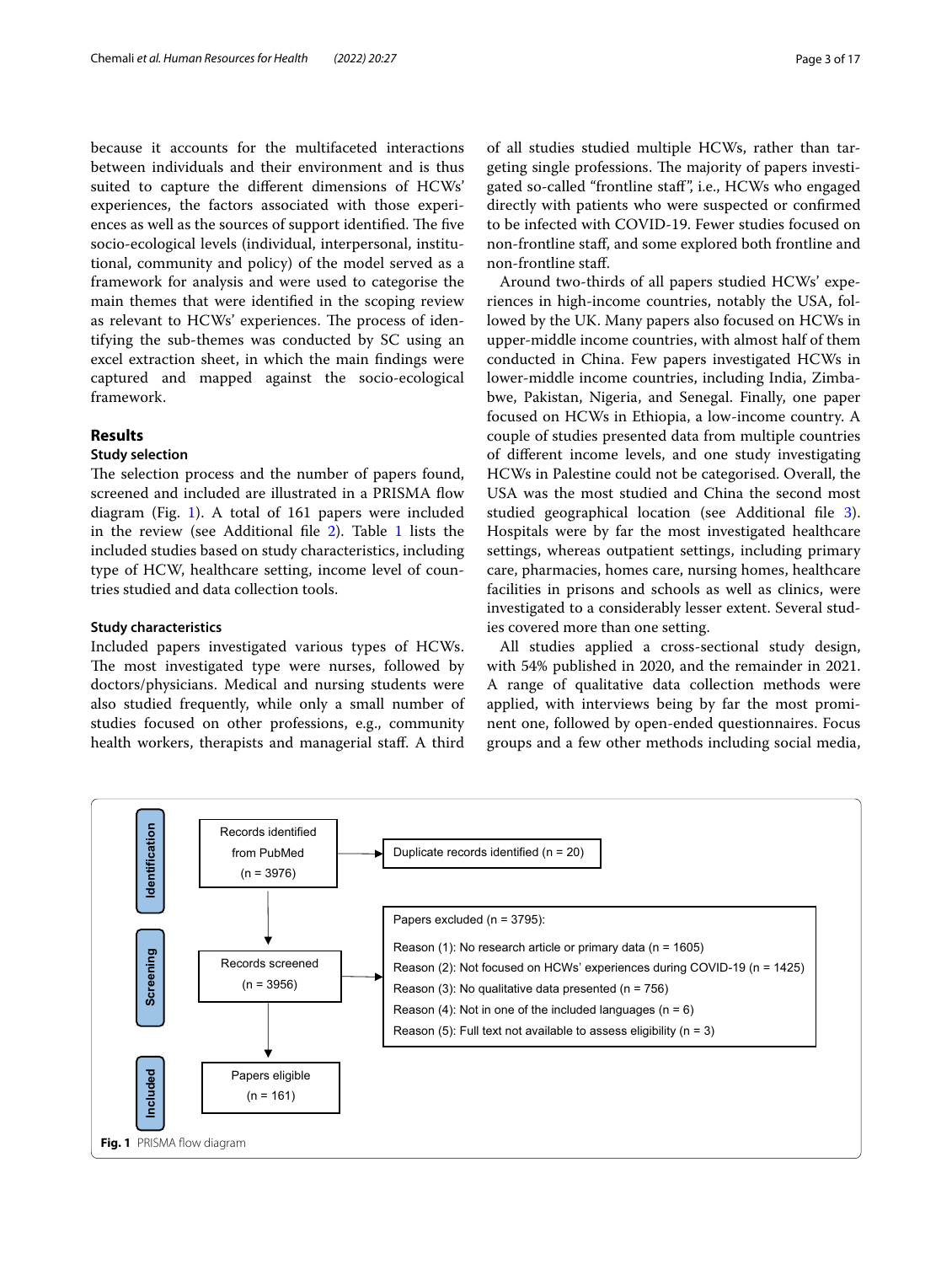#### <span id="page-3-0"></span>**Table 1** Characteristics of included studies

| Type of HCW                                                      | Frequency n (%) |
|------------------------------------------------------------------|-----------------|
| Nurses                                                           | 63 (39.13)      |
| Doctors/physicians                                               | 24 (14.90)      |
| Residents/students                                               | 7(4.34)         |
| Affiliated staff <sup>a</sup>                                    | 2(1.24)         |
| Pharmacists                                                      | 1(0.62)         |
| Community health workers                                         | 1(0.62)         |
| Physical therapists                                              | 1(0.62)         |
| Midwives                                                         | 1(0.62)         |
| Support staff working with people with intellectual disabilities | 1(0.62)         |
| Home health care workers                                         | 1(0.62)         |
| Health and social care workers                                   | 1(0.62)         |
| Managerial staff                                                 | 1(0.62)         |
| Multiple groups                                                  | 57 (35.40)      |
| <b>Frontline staff</b>                                           |                 |
| Yes                                                              | 71 (44.09)      |
| No                                                               | 39 (24.22)      |
| Both                                                             | 19 (11.80)      |
| Not clear                                                        | 32 (19.87)      |
| <b>Healthcare setting</b>                                        |                 |
| Hospitals                                                        | 95 (59.00)      |
| Primary care settings                                            | 9(5.59)         |
| Nursing homes                                                    | 6(3.72)         |
| Home care                                                        | 1(0.62)         |
| Residential disability support service                           | 1(0.62)         |
| Community pharmacy                                               | 1(0.62)         |
| Prison                                                           | 1(0.62)         |
| School                                                           | 1(0.62)         |
| Independent abortion clinics                                     | 1(0.62)         |
| COVID-19 outpatient clinic                                       | 1(0.62)         |
| Multiple                                                         | 28 (17.39)      |
| Not clear                                                        | 16 (9.93)       |
| World Bank income level of countries studied                     |                 |
| High                                                             | 98 (60.86)      |
| Upper middle                                                     | 44 (27.32)      |
| Lower middle                                                     | 10(6.21)        |
| Low                                                              | 1(0.62)         |
| Not applicable                                                   | 1(0.62)         |
| Multiple                                                         | 7(4.34)         |
| Data collection tools                                            |                 |
| Interviews                                                       | 100 (62.11)     |
| Open-ended questionnaires                                        | 40 (24.84)      |
| Focus Groups                                                     | 8 (4.96)        |
| Social media, online platforms or recording systems submissions  | 5(3.10)         |
| Observations                                                     | 1(0.62)         |
| Open reflections                                                 | 1(0.62)         |
| Multiple                                                         | 6(3.72)         |

<sup>a</sup> Affiliated staff include paramedics, assistants, and technicians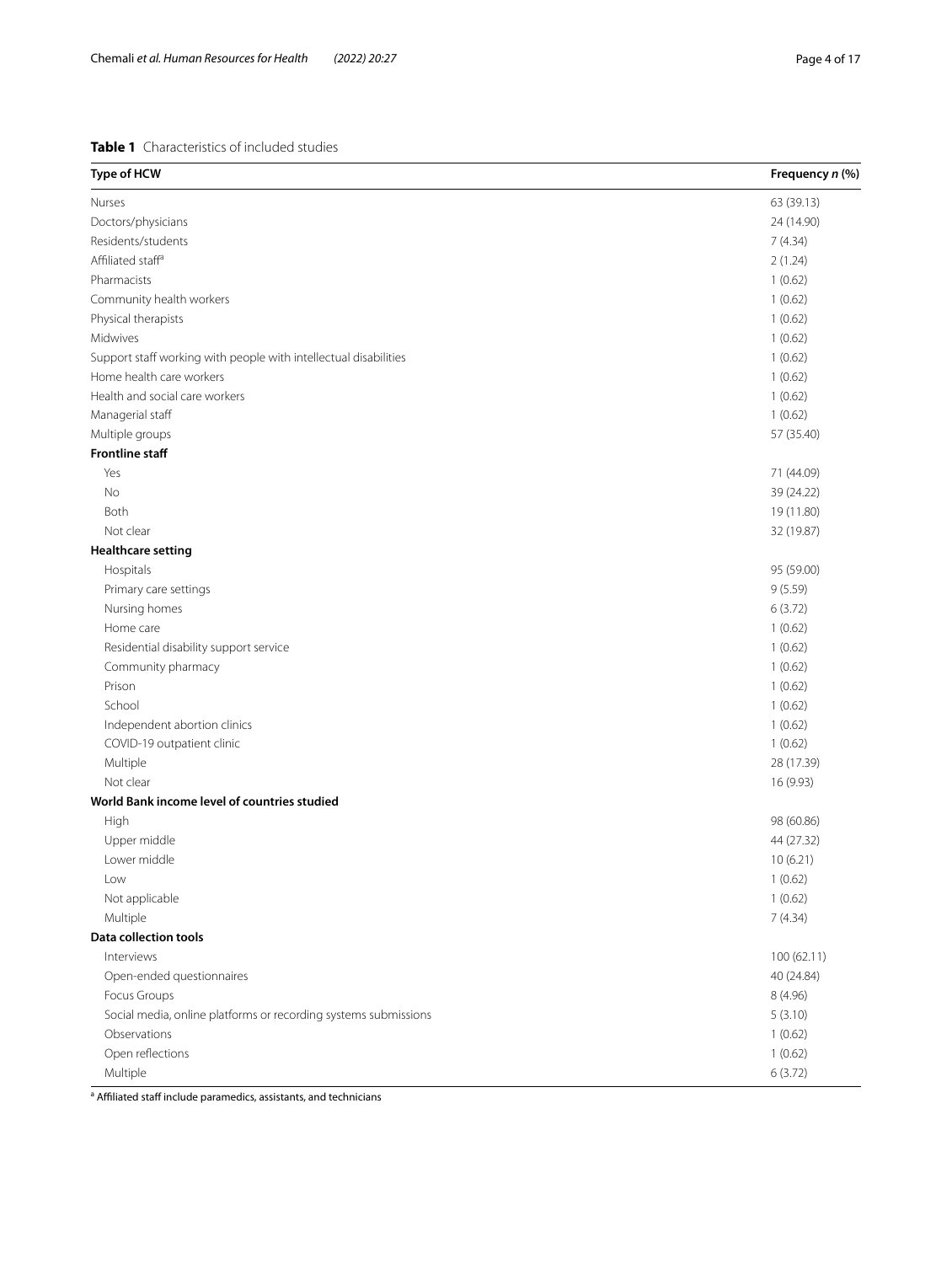online platforms or recording systems submissions, observations and open refections were used with rare frequencies. The sample size in studies using interviews ranged between 6 and 450 interviewees. The sample size in studies using Focus Group Discussions (FGDs) ranged between 7 and 40 participants. Further information on the composition and context of the FGDs can be found in additional fle [4.](#page-11-8) Several studies used multiple data

collection tools. The majority of studies applied common analysis methods, including thematic and content analysis, with few using other specifc approaches.

#### **Results of syntheses**

An overview of the fndings based on the socio-ecological framework is summarised in Table [2,](#page-4-0) which lists the main sub-themes identifed under each socio-ecological level.

#### <span id="page-4-0"></span>**Table 2** Summary of fndings

| Socio-ecological framework of health care workers' experiences during COVID-19 |                                                                                                        |                                                                                                                                                                                                                                                                                                                                                                                                                                                                                                                                                                                                             |  |
|--------------------------------------------------------------------------------|--------------------------------------------------------------------------------------------------------|-------------------------------------------------------------------------------------------------------------------------------------------------------------------------------------------------------------------------------------------------------------------------------------------------------------------------------------------------------------------------------------------------------------------------------------------------------------------------------------------------------------------------------------------------------------------------------------------------------------|--|
| <b>Themes</b>                                                                  | <b>Description</b>                                                                                     | Sub-themes                                                                                                                                                                                                                                                                                                                                                                                                                                                                                                                                                                                                  |  |
| Individual level                                                               | HCWs' well-being, professional and personal identity, daily<br>work-life routine                       | (-) The pandemic compromised HCWs' physical and mental<br>well-being<br>(-) HCWs coped with the pandemic by employing diverse prac-<br>tices and activities<br>(-) COVID-19 made some HCWs question their career choice<br>(-) HCWs reported positive impact on their personal and profes-<br>sional identity particularly in the later pandemic stage<br>(-) HCWs' perceived well-being differed across settings, occupa-<br>tions and roles in the pandemic<br>(-) HCWs' experienced work-life imbalance<br>(-) COVID-19 disrupted HCWs' work routines<br>(-) HCWs experienced negative financial effects |  |
|                                                                                | Interpersonal level HCWs' relationships with their private and professional environ-<br>ment           | (-) HCWs' were concerned with regard to virus transmission to<br>their private context<br>(-) HCWs introduced changes to their living situation in response<br>to the pandemic<br>(-) Interpersonal relationships were generally perceived as sup-<br>portive by HCWs<br>(-) Some HCWs felt shunned by family and friends<br>(-) HCWs valued teamwork, but also experienced challenging<br>collegial relationships<br>(-) The pandemic compromised HCW-patient communication                                                                                                                                |  |
| Institutional level                                                            | Decision-making processes at work, organizational factors and<br>availability of institutional support | (-) HCWs were discontent about institutional leadership<br>(-) There was a perceived lack of institutional communication and<br>organizational preparedness<br>(-) HCWs experienced unfair allocation of work and roles in the<br>workplace<br>(-) There was dissatisfaction with institutional support and<br>resources availability<br>(-) HCWs advocated for training on health emergencies topics<br>(-) Power hierarchies emerged as a factor influencing HCWs'<br>perceived sense of support                                                                                                          |  |
| Community level                                                                | Morale, norms, and public knowledge and support                                                        | (-) HCWs' perception of public support varied across roles and<br>work settings<br>(-) Ambivalence toward the "hero status" attributed to HCWs<br>(-) HCWs experienced stigma with consequences on their<br>personal lives<br>(-) Public awareness of the dangers of COVID-19 was identified as<br>an important factor impacting HCWs' experiences<br>(-) Online resources and facilitated information exchanges were<br>perceived as useful by HCWs                                                                                                                                                        |  |
| Policy level                                                                   | Perceived governmental response, support and the impact of<br>its measures on HCWs                     | (-) HCWs' voiced major dissatisfaction with governmental<br>responses<br>(-) Guidelines were perceived as contradictory<br>(-) HCWs reported unequal distribution of governmental support<br>across health facilities<br>(-) Some governmental measures had a negative impact on<br>HCWs' personal and work lives<br>(-) HCWs advocated for clear crisis communication, employees'<br>rights, and tailored pandemic preparedness and crisis manage-<br>ment                                                                                                                                                 |  |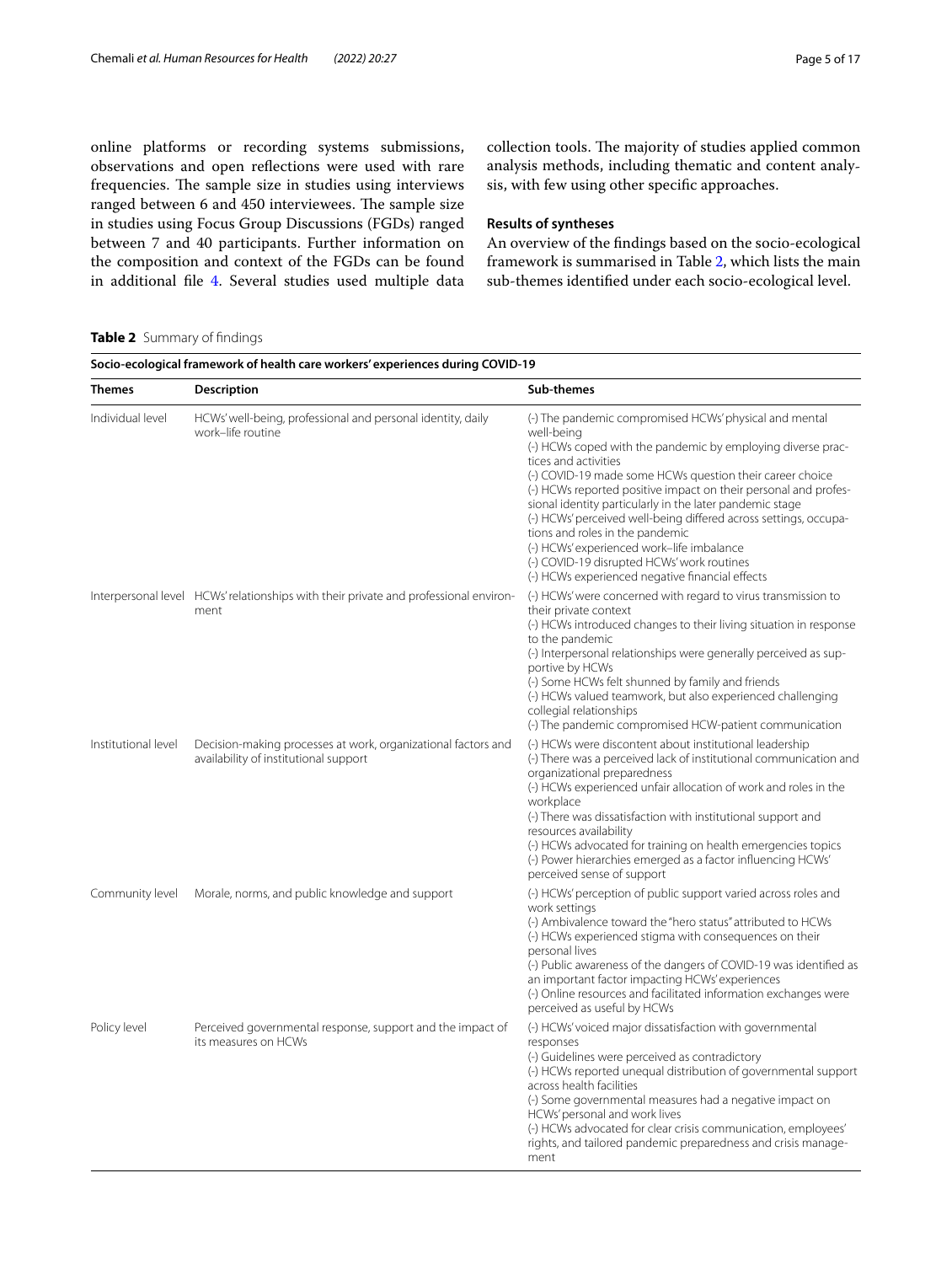#### **Individual level**

At the individual level, HCWs' experiences related to their well-being, professional and personal identity as well as daily work–life routine. In terms of well-being, HCWs reported negative impacts on their physical health (e.g., tiredness, discomfort, skin damage, sleep disorders) [[39–](#page-12-18)[55](#page-13-0)] and compromised mental health. The reported negative impact on mental health included increased levels of self-reported stress, depression, anxiety, fear, grief, guilt, anger, isolation, uncertainty and helplessness  $[39, 41, 43-47, 49-54, 56-123]$  $[39, 41, 43-47, 49-54, 56-123]$  $[39, 41, 43-47, 49-54, 56-123]$  $[39, 41, 43-47, 49-54, 56-123]$  $[39, 41, 43-47, 49-54, 56-123]$  $[39, 41, 43-47, 49-54, 56-123]$  $[39, 41, 43-47, 49-54, 56-123]$  $[39, 41, 43-47, 49-54, 56-123]$  $[39, 41, 43-47, 49-54, 56-123]$  $[39, 41, 43-47, 49-54, 56-123]$  $[39, 41, 43-47, 49-54, 56-123]$  $[39, 41, 43-47, 49-54, 56-123]$ . The reported reasons for HCWs' reduced well-being included work-related factors, such as having to adhere to new requirements in the workplace, the lack and/or burden of using Personal Protective Equipment (PPE) [[41,](#page-12-19) [44,](#page-12-23) [52,](#page-13-3) [63](#page-13-4), [64](#page-13-5), [78](#page-13-6), [93](#page-14-1), [124](#page-14-2), [125](#page-14-3)], increased workload, lack of specialised knowledge and experience, concerns over delivering low quality of care [\[42,](#page-12-24) [44](#page-12-23), [49,](#page-12-22) [52](#page-13-3), [53](#page-13-7), [63,](#page-13-4) [69](#page-13-8), [70,](#page-13-9) [73](#page-13-10), [74,](#page-13-11) [76](#page-13-12), [78,](#page-13-6) [79](#page-13-13), [83](#page-13-14)[–86](#page-13-15), [89](#page-13-16), [90,](#page-13-17) [93,](#page-14-1) [94,](#page-14-4) [101,](#page-14-5) [103,](#page-14-6) [109,](#page-14-7) [125–](#page-14-3)[140\]](#page-15-0) and being confronted with ethical dilemmas [[43,](#page-12-20) [72](#page-13-18), [76,](#page-13-12) [78](#page-13-6), [136](#page-15-1), [141](#page-15-2)[–145](#page-15-3)]. HCWs' compromised psychological well-being was also triggered by extensive exposure to concerning information via the media and by the pressure that was experienced due to society and the media assigning HCWs hero status [[53,](#page-13-7) [72](#page-13-18), [81](#page-13-19), [92,](#page-14-8) [97](#page-14-9), [107](#page-14-10), [139,](#page-15-4) [146](#page-15-5)]. Factors that were reported by HCWs as helping them cope with pressure comprised diverse self-care practices and personal activities, including but not limited to psychological techniques and lifestyle adjustments [[47](#page-12-21), [56](#page-13-2), [64](#page-13-5), [71,](#page-13-20) [72](#page-13-18), [78,](#page-13-6) [90,](#page-13-17) [139](#page-15-4), [147,](#page-15-6) [148](#page-15-7)] as well as religious practices [[81,](#page-13-19) [112](#page-14-11), [149](#page-15-8)].

Self-reported well-being difered across occupations, roles in the pandemic response and work settings. One study reported that HCWs working in respiratory, infection and emergency departments expressed more worries compared to HCWs who worked in other hospital wards [[64\]](#page-13-5). Similarly, frontline HCWs seemed more likely to experience feelings of helplessness and guilt as they witnessed the worsening situation of COVID-19 patients, whereas non-frontline HCWs seemed to experience feelings of guilt due to not supporting their frontline colleagues [\[98](#page-14-12)]. HCWs with managerial responsibility reported heightened concern for their staf's health [\[75](#page-13-21), [110](#page-14-13), [150](#page-15-9)]. HCWs working in nursing homes and home care reported feelings of being abandoned and not suffciently recognised [[75,](#page-13-21) [123](#page-14-0), [144\]](#page-15-10), while one study investigating HCWs responding to the pandemic in a slums-setting reported fear of violence [[56](#page-13-2)].

HCWs reported that the pandemic impacted both positively and negatively on their professional and personal identity. While negative emotions were more dominant at the beginning of the pandemic, positive efects were reported to gradually develop after the initial pandemic phase and included an increased sense of motivation, purpose, meaningfulness, pride, resilience, problemsolving attitude, as well as professional and personal growth [[43](#page-12-20), [44,](#page-12-23) [47](#page-12-21), [49–](#page-12-22)[51](#page-12-25), [63,](#page-13-4) [67](#page-13-22)[–69,](#page-13-8) [71](#page-13-20), [73–](#page-13-10)[76,](#page-13-12) [78,](#page-13-6) [79](#page-13-13), [87,](#page-13-23) [90](#page-13-17)[–93](#page-14-1), [98,](#page-14-12) [102,](#page-14-14) [104](#page-14-15), [112,](#page-14-11) [114,](#page-14-16) [117](#page-14-17)[–119](#page-14-18), [122,](#page-14-19) [124](#page-14-2), [131](#page-15-11), [132](#page-15-12), [143,](#page-15-13) [150](#page-15-9)[–161](#page-15-14)]. Frontline staf reported particularly strong positive efects related to feelings of making a diference [\[69](#page-13-8), [92](#page-14-8)]. On the other hand, some HCWs reported doubts with regard to their career choices and job dissatisfaction [[40,](#page-12-26) [46,](#page-12-27) [59,](#page-13-24) [130\]](#page-14-20). Junior staff, assistant doctors and students often reported feelings of exclusion and concerns about the negative efects of the pandemic on their training [\[40](#page-12-26), [162,](#page-15-15) [163\]](#page-15-16). Challenges with regard to their professional identity and a sense of failing their colleagues on the frontline were particularly reported by HCWs who had acquired COVID-19 themselves and experienced long COVID-19 [[121](#page-14-21), [160,](#page-15-17) [164\]](#page-15-18). HCWs who reached out to well-being support services expressed concern at being stigmatised [\[97\]](#page-14-9).

HCWs reported a work–life imbalance [[57,](#page-13-25) [97\]](#page-14-9) as they had to adapt to the disruption of their usual work routine  $[59, 62, 131]$  $[59, 62, 131]$  $[59, 62, 131]$  $[59, 62, 131]$ . This disruption manifested in taking on diferent roles and responsibilities [\[39](#page-12-18), [49](#page-12-22), [67](#page-13-22), [73](#page-13-10), [83](#page-13-14), [89](#page-13-16), [94,](#page-14-4) [97](#page-14-9), [110,](#page-14-13) [137,](#page-15-19) [139](#page-15-4), [144,](#page-15-10) [151](#page-15-20)], increased or decreased workload pressure [[85](#page-13-27), [128](#page-14-22), [130](#page-14-20), [133](#page-15-21)] and sometimes redeployment [\[57,](#page-13-25) [155,](#page-15-22) [165](#page-15-23)]. HCWs also reported nega-tive financial effects [\[59,](#page-13-24) [86](#page-13-15), [166\]](#page-15-24).

#### **Interpersonal level**

The findings presented in this section relate to HCWs' perceptions of their relationships in the private and professional environment during the pandemic and to the impact these relationships had on them. With regard to the home environment, HCWs' concerns over being infected with COVID-19 and transmitting the virus to family members were identifed in almost all studies [[41](#page-12-19), [44,](#page-12-23) [48](#page-12-28), [51](#page-12-25), [54,](#page-13-1) [56,](#page-13-2) [61,](#page-13-28) [68](#page-13-29), [75](#page-13-21), [77,](#page-13-30) [80,](#page-13-31) [85](#page-13-27), [90](#page-13-17), [128,](#page-14-22) [139,](#page-15-4) [160](#page-15-17), [167](#page-15-25)[–171](#page-15-26)]. HCWs living with children or elderly family members were particularly concerned [[47](#page-12-21), [65,](#page-13-32) [95,](#page-14-23) [97](#page-14-9), [163](#page-15-16), [172](#page-16-0)]. In some cases, HCWs reported that they had introduced changes to their living situation to protect their loved ones, with some deciding to move out to ensure physical distance and minimise the risk of transmission [[39,](#page-12-18) [43,](#page-12-20) [44](#page-12-23), [89](#page-13-16), [105,](#page-14-24) [161\]](#page-15-14). Some HCWs reported sharing limited details about their COVID-19-related duties to decrease the anxiety and fear of their signifcant others [[81\]](#page-13-19). While in several studies, interpersonal relationships were reported to cause concerns and worries, some study also identifed interpersonal relationships and the subsequent emotional connectedness as a helpful resource [[47](#page-12-21), [173](#page-16-1), [174\]](#page-16-2) that could, for example, alleviate anxiety [\[64](#page-13-5)] or provide encouragement for working on the frontline [[49](#page-12-22), [106](#page-14-25)]. However, interpersonal relationships did not always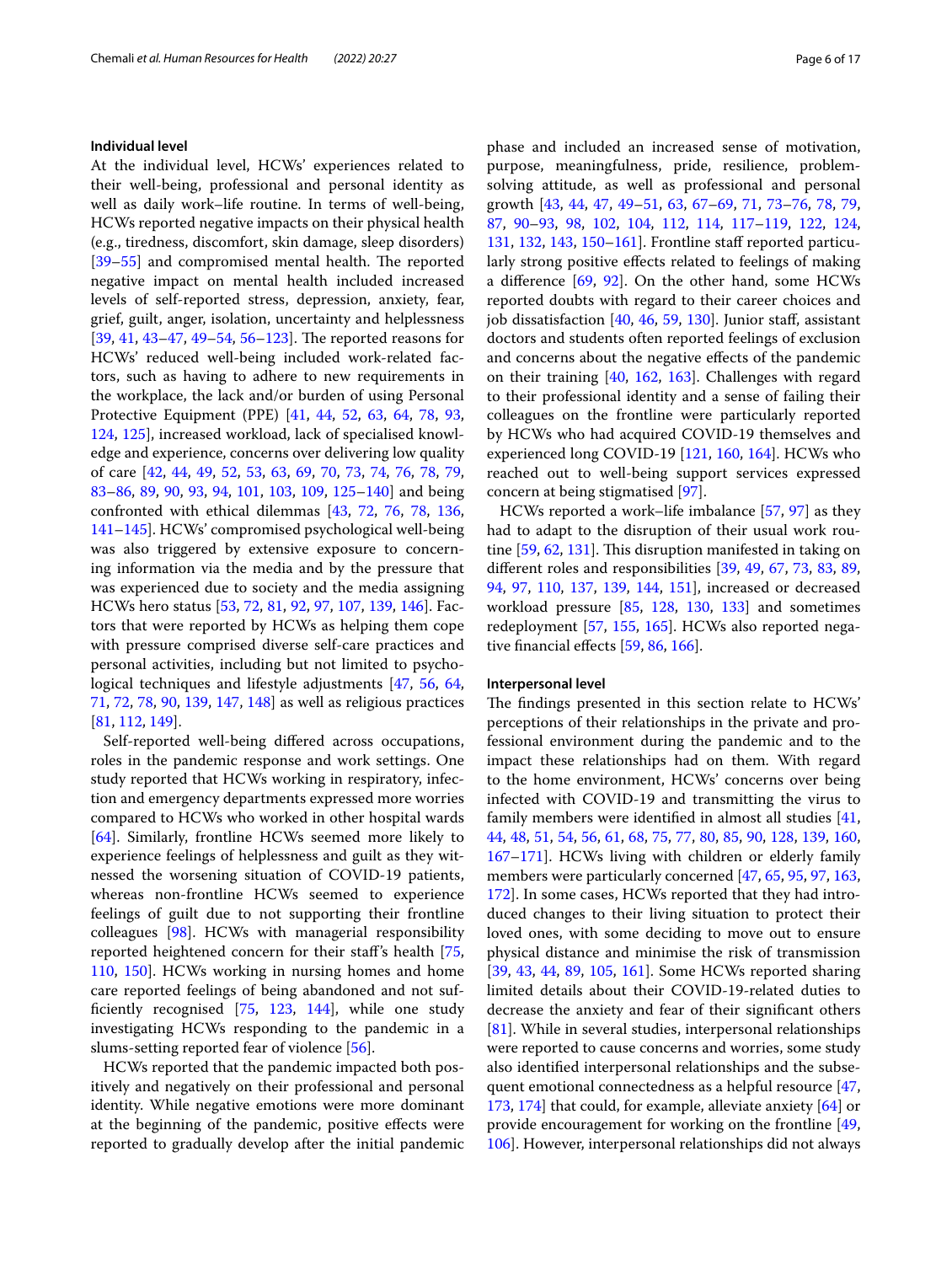have a supportive function, with some HCWs reporting being shunned by family and friends [\[66,](#page-13-33) [111](#page-14-26), [175\]](#page-16-3).

With regard to the work environment, relationships with colleagues were mainly described as supportive and empowering, with various studies reporting the value of teamwork during the pandemic [[47,](#page-12-21) [51,](#page-12-25) [52,](#page-13-3) [67](#page-13-22), [71](#page-13-20), [77](#page-13-30), [83,](#page-13-14) [91](#page-14-27), [97,](#page-14-9) [98](#page-14-12), [108,](#page-14-28) [134,](#page-15-27) [148](#page-15-7), [151,](#page-15-20) [161](#page-15-14)]. Challenges with regard to collegial relationships included social distancing (which hindered HCWs' interaction in the work place) [[176](#page-16-4)] and working with colleagues one had never worked with before (causing a lack of familiarity with the work environment and difficulties to adapt) [\[79](#page-13-13)]. HCWs who worked in prisons reported interpersonal conficts due to perceived increased authoritarian behaviour by security personnel that was perceived to manifest in arrogance and non-compliance with hygiene practices [\[88](#page-13-34)].

In terms of HCWs' relationships with patients, many studies reported challenges in communicating with patients [[50,](#page-12-29) [55,](#page-13-0) [126](#page-14-29), [132](#page-15-12), [133,](#page-15-21) [172\]](#page-16-0). This was attributed to the use of PPE during medical examinations and care and the reduction of face-to-face visits or a complete switch to telehealth  $[128, 139]$  $[128, 139]$  $[128, 139]$  $[128, 139]$  $[128, 139]$ . The changes in the relationships with patients varied according to the nature of work. Frontline HCWs, for example, reported challenges in caring for isolated patients [\[41,](#page-12-19) [43](#page-12-20), [52,](#page-13-3) [148](#page-15-7)], whereas HCWs working in specifc settings and occupational roles that required specifc interpersonal skills faced other challenges. This was, for example, the case for HCWs working with people with intellectual disabilities, who found it challenging to explain COVID-19 measures to this group and also had to mitigate physical contact that was considered a signifcant part of their work [\[71](#page-13-20)]. For palliative care staf, the use of PPE and measures of social distancing were challenging to apply with regard to patients and family members [[177](#page-16-5)]. Building relationships and providing appropriate emotional support was reported to be particularly challenging for mental health and palliative care professionals supporting vulnerable adults or children [[117\]](#page-14-17). Challenges for health and social care professionals were associated with virtual consultations and more difficult conversations  $[117]$  $[117]$ . Physicians reported particular frustration with remote monitoring of chronic diseases when caring for low-income, rural, and/or elderly patients  $[169]$  $[169]$ . Having to adjust, and compromise on, the relationships with patients caused concerns about the quality of care, which in turn, was reported to impact negatively on HCWs' professional identity and emotional well-being.

#### **Institutional level**

This section presents HCWs' perceptions of decisionmaking processes in the work setting, organizational factors and availability of institutional support.

With regard to decision-making, a small number of studies reported HCWs' trust in the institutions they worked in [[143](#page-15-13), [172\]](#page-16-0), while the majority of studies revealed discontent about institutional leadership and feelings of exclusion from decision-making processes [[65,](#page-13-32) [178](#page-16-6)]. More specifcally, HCWs reported a lack of clear communication and coordination [[41,](#page-12-19) [70,](#page-13-9) [144](#page-15-10), [148](#page-15-7), [179](#page-16-7)] and a wish to be provided with the rationales behind management decisions and to be included in recovery phase planning  $[48]$  $[48]$ . They perceived centralised decisionmaking processes as unfamiliar and restrictive [\[150](#page-15-9)]. Instead, HCWs endorsed de-centralised and participatory approaches to communication and decision-making [[56\]](#page-13-2). Emergency and critical care physicians suggested to include bioethicists as part of the decision-making on triaging scarce critical resources [\[126\]](#page-14-29). Studies of both hospital and primary care settings reported perceived disconnectedness and poor collaboration between managerial, administrative and clinical staf, which was a contributing factor to burnout among HCWs [[60](#page-13-35), [83](#page-13-14), [149](#page-15-8), [169](#page-15-28), [180–](#page-16-8)[182\]](#page-16-9). Dissatisfaction with communication also related to constantly changing protocols, which were perceived as highly burdening and frustrating, creating ambiguity and negatively afecting HCWs' work performance [\[44](#page-12-23), [55](#page-13-0), [59,](#page-13-24) [78](#page-13-6), [112](#page-14-11), [183\]](#page-16-10).

In terms of organizational factors, many HCWs reported a perceived lack of organizational preparedness and poor organization of care [[60,](#page-13-35) [65](#page-13-32), [120,](#page-14-30) [179](#page-16-7)]. Changes in the organization of care were perceived as chaotic, especially at the beginning of the pandemic, and changes in roles and responsibilities and role allocation were perceived as unfair and unsatisfying [\[72](#page-13-18), [97\]](#page-14-9). Only in one study, changes in work organisation were perceived positively, with nurses reporting satisfaction with an improved nurse–patient ratio resulting from organisational changes [\[52](#page-13-3)]. Overall, frontline HCWs advocated for more stability in team structure to ensure familiarity and consistency at work [\[47](#page-12-21), [66](#page-13-33), [72,](#page-13-18) [114,](#page-14-16) [116\]](#page-14-31). HCWs appreciated multidisciplinary teams, despite challenges with regard to achieving rapid and efficient collaboration between members from diferent departments [[41,](#page-12-19) [143](#page-15-13), [152](#page-15-29)].

Regarding institutional support, in some instances, psychological, managerial, material and technical support was positively acknowledged, while the majority of studies reported HCWs' dissatisfaction with the support provided by the institution they worked in [\[46,](#page-12-27) [48](#page-12-28), [73,](#page-13-10) [84](#page-13-36), [92,](#page-14-8) [97,](#page-14-9) [114,](#page-14-16) [139,](#page-15-4) [144,](#page-15-10) [174,](#page-16-2) [184](#page-16-11)]. Across studies, a lack of equipment, including the unavailability of suitable PPEs, was one of the most prominent critiques, especially in the initial phase the pandemic [[41](#page-12-19), [46,](#page-12-27) [54,](#page-13-1) [55,](#page-13-0) [61,](#page-13-28) [69](#page-13-8), [70](#page-13-9), [72](#page-13-18), [73,](#page-13-10) [81,](#page-13-19) [84,](#page-13-36) [85](#page-13-27), [96](#page-14-32), [97](#page-14-9), [111,](#page-14-26) [118,](#page-14-33) [144,](#page-15-10) [147,](#page-15-6) [168\]](#page-15-30). In one study of a rural nursing home, HCWs reported being illegally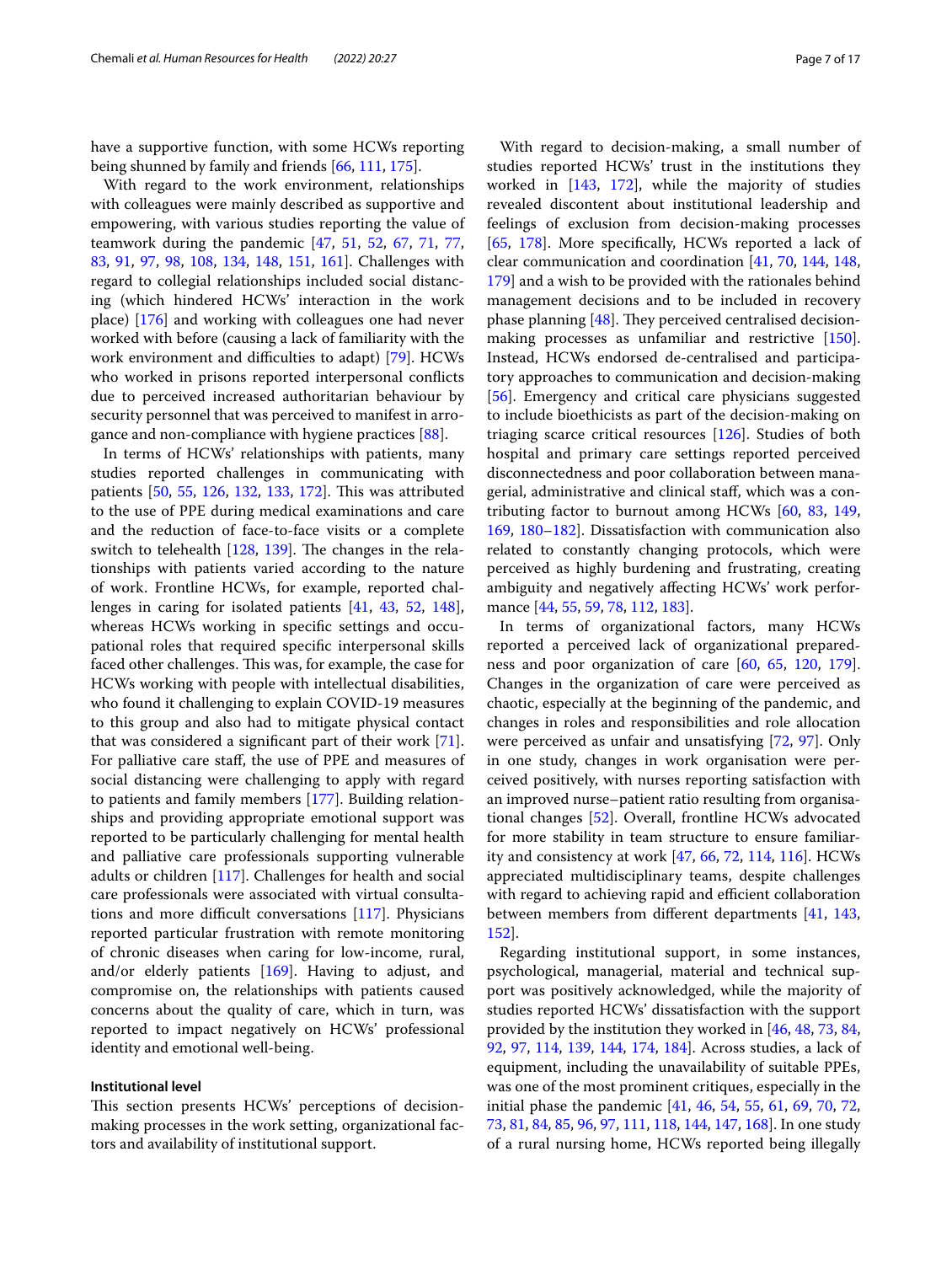required to treat COVID-19 patients without adequate PPE [\[39](#page-12-18)]. Specialised physicians, such as radiologists, for example, reported that PPE were prioritised for COVID-19 ward workers [\[65](#page-13-32)]. In another instance, HCWs reported that they had taken care of their own mask supply  $[113]$  $[113]$  $[113]$ . Insufficient equipment and the subsequent lack of protection induced fear and anxiety regarding one's personal safety [\[64](#page-13-5), [87\]](#page-13-23). HCWs also reported inadequate human resources, which had consequences on increased workload [[44](#page-12-23), [46,](#page-12-27) [54](#page-13-1), [69,](#page-13-8) [75](#page-13-21), [85\]](#page-13-27). Dissatisfaction with limited infrastructure was reported overall and across settings, but specifc limitations were particularly relevant in certain contexts [\[116](#page-14-31)]. HCWs in low resource settings, including Pakistan, Zimbabwe and India, reported worsening conditions regarding infrastructure, characterised by a lack of water supply and ventilation, poor conditions of isolation wards and lack of quality rest areas for staf [\[41](#page-12-19), [58](#page-13-37), [84\]](#page-13-36). Despite adaptive interventions aimed at shifting service delivery to outdoors, procedures such as patient registration and laboratory work took place in poorly ventilated rooms [[56\]](#page-13-2). Technical support such as the accessibility to specialised knowledge and availability of training were identifed by HCWs as an important resource that required strengthening. They advocated for better "tailor-made" trainings in emergency preparedness and response, crisis management, PPE use and infection control [\[41,](#page-12-19) [52](#page-13-3), [61](#page-13-28), [68,](#page-13-29) [73,](#page-13-10) [127,](#page-14-35) [144\]](#page-15-10). HCWs argued that the availability of such training would improve their sense of control in health emergencies, while a lack of training compromised their confdence in their ability to provide quality healthcare [[47](#page-12-21), [134\]](#page-15-27).

Structural factors such as power hierarchies and inequalities played a role in HCWs' perceived sense of institutional support amidst the quick changes in their institutions. Such factors were particularly mentioned in studies investigating nurses who reported dissatisfaction over doctors' dominance and discrimination in obtaining PPE [\[54](#page-13-1)] as well as unfairness in work allocation  $[72, 184]$  $[72, 184]$  $[72, 184]$ . They also perceived ambiguity in roles and responsibilities between nurses and doctors [\[101](#page-14-5)]. A low sense of institutional support was also reported by other HCWs. Junior medical staff and administrative staff reported feeling exposed to unacceptable risks of infection and a lack of recognition by their institution [\[139](#page-15-4)]. Staff in non-clinical roles, non-frontline staff, staff working from home, acute physicians and those on short time contracts felt less supported and less recognised compared to colleagues on the frontline [[48](#page-12-28), [139\]](#page-15-4).

#### **Community level**

This level entails how morale and norms, as well as public knowledge relate to HCWs' experiences in the pandemic. On the positive side, societal morale and norms were perceived as enhancing supportive attitudes among the public toward HCWs and triggering community initiatives that supported HCWs in both emotional and material ways [[47](#page-12-21), [78](#page-13-6), [92](#page-14-8), [108,](#page-14-28) [140,](#page-15-0) [147](#page-15-6)]. This supportive element was especially experienced by frontline HCWs, who felt valued, appreciated and empowered by their communities. HCWs' reaction to the hero status that was assigned to them was ambivalent [\[146](#page-15-5), [185](#page-16-12)]. In response to this status attribution, HCWs reported a sense of pressure to be on the frontline and to work beyond their regular work schedule [[51\]](#page-12-25). With community support being perceived as clearly focusing on hospital frontline staf, HCWs working from home, in nursing homes, home care and non-frontline facilities and wards perceived less public support [[139](#page-15-4)] and appreciation [[85,](#page-13-27) [144](#page-15-10)]. One study highlighted that HCWs did not beneft from this form of public praise but preferred an appreciation in the form of tangible and fnancial resources instead [\[160](#page-15-17)].

A clear negative aspect of social norms manifested in the stigmatisation and negative judgment by community members [[72,](#page-13-18) [100](#page-14-36), [106,](#page-14-25) [186,](#page-16-13) [187](#page-16-14)], who avoided contact with HCWs based on the perceptions that they were virus carriers and spreaders [[43,](#page-12-20) [68,](#page-13-29) [92,](#page-14-8) [111\]](#page-14-26). Such discrimination had negative consequences with regard to HCWs' personal lives, including lack of access to public transportation, supermarkets, childcare and other public services [[65,](#page-13-32) [80,](#page-13-31) [107](#page-14-10)]. Chinese HCWs working abroad reported bullying due to others perceiving and labeling COVID-19 as the 'Chinese virus' [[77](#page-13-30)]. Negative judgment was mainly reported in studies on nurses**.** In a study of a COVID-19-designated hospital, frontline nurses reported unusually strict social standards directed solely at them [[122](#page-14-19)]. In a comparative study of nursing homes in four countries, geriatric nurses reported social stigma toward their profession, which the society perceive not worth of respect [[75\]](#page-13-21).

Beyond social norms, studies identifed the level of public awareness, knowledge and compliance as important determinants of HCWs' experiences and emotional well-being [\[147](#page-15-6)]. For example, a lack of compliance with social distancing and other preventive measures was reported to induce feelings of betrayal, anger and anxiety among HCWs  $[41, 80, 81, 111, 188]$  $[41, 80, 81, 111, 188]$  $[41, 80, 81, 111, 188]$  $[41, 80, 81, 111, 188]$  $[41, 80, 81, 111, 188]$  $[41, 80, 81, 111, 188]$  $[41, 80, 81, 111, 188]$  $[41, 80, 81, 111, 188]$  $[41, 80, 81, 111, 188]$  $[41, 80, 81, 111, 188]$ . The dissemination of false information and rumors and their negative infuence on knowledge and compliance was also reported with anger by HCWs in general [[58\]](#page-13-37), an in particular by those who worked closely with local communities [[129](#page-14-37)]. Online resources and voluntary groups facilitated information exchange and knowledge transfer, factors which were valued by HCWs as an important source of information and support [[131](#page-15-11), [189\]](#page-16-16).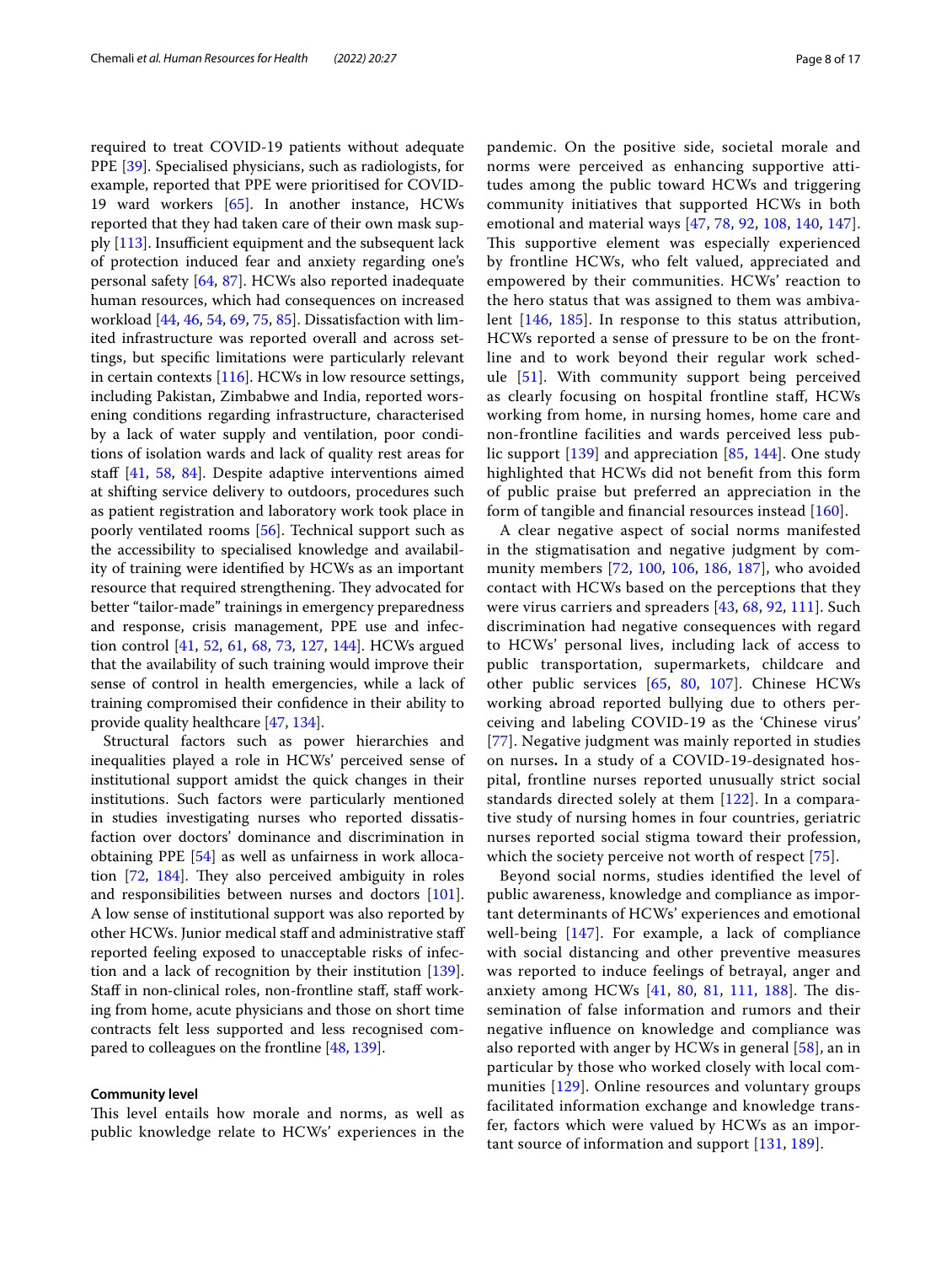#### **Policy level**

Findings presented here include HCWs' perceptions of governmental responses, governmental support and the impact of governmental measures on their professional and private situation. In a small number of studies, HCWs expressed confdence in their government's ability to respond to the pandemic and satisfaction with governmental compensation [[45,](#page-12-30) [47\]](#page-12-21). In most cases, however, HCWs expressed dissatisfactions with the governmental response, particularly with the lack of health system organisation, the lack of a coordinated, unifed response and the failure to follow an evidence-based approach to policy making. HCWs also perceived governmental guidelines as chaotic, confusing and even contradicting [[61,](#page-13-28) [85](#page-13-27), [86,](#page-13-15) [115](#page-14-38), [117,](#page-14-17) [118](#page-14-33), [120,](#page-14-30) [123](#page-14-0), [147,](#page-15-6) [160,](#page-15-17) [182](#page-16-9), [190\]](#page-16-17). In one study, inadequate staffing was directly attributed to inadequate governmental funding decisions [[191\]](#page-16-18). Many studies reported that HCWs had a sense of being failed by their governments [\[60](#page-13-35), [100,](#page-14-36) [191](#page-16-18)], with non-frontline staf, notably HCWs working with the disabled [[71](#page-13-20), [181](#page-16-19)], the elderly [[39,](#page-12-18) [75,](#page-13-21) [123,](#page-14-0) [151](#page-15-20)] or in home-based care [\[58](#page-13-37)], being particularly likely to voice feelings of being forgotten, deprioritised, invisible, less recognised and less valued by their governments. Care home staf perceived governmental support to be unequally distributed across health facilities and as being focused solely on public institutions, which prevented them from receiving state benefts [\[149](#page-15-8)].

Measures and regulations imposed at the governmental level had a considerable impact on HCWs' professional as well as personal experiences. In nursing homes, HCWs perceived governmental regulations such as visiting restrictions as particularly challenging and complained that rules had not been designed or implemented with consideration to individual cases  $[62]$  $[62]$ . The imposed rules burdened them with additional administrative tasks and forced them to compromise on the quality of care, resulting in moral distress [\[62](#page-13-26)]. In abortion clinics, HCWs expressed concerns about their services being classed as non-essential services during the early stages of the pandemic [[190\]](#page-16-17). Governmental policies also had impacts on HCWs personally. For example, the closure of childcare negatively impacted HCWs' ability to balance personal and private roles and commitments. National lockdowns which restricted travel made it harder for HCWs to get to work or to see their families, especially in places with low political stability  $[95]$ . The de-escalation of measures, notably the opening of airports, was perceived as betrayal by HCWs who felt they bore the burden of increased COVID-19 incidences resulting from de-escalation strategies [\[111](#page-14-26)].

HCWs identifed clear and consistent governmental crisis communication [\[97](#page-14-9), [126](#page-14-29)], better employees' rights and salaries, and tailored pandemic preparedness and crisis management policies that considered diferent healthcare settings and HCWs' needs [\[43](#page-12-20), [64,](#page-13-5) [81,](#page-13-19) [101](#page-14-5), [124,](#page-14-2) [160](#page-15-17), [167](#page-15-25), [169,](#page-15-28) [188,](#page-16-15) [192,](#page-16-20) [193\]](#page-16-21) as important areas for improvement. HCWs in primary care advocated for strengthened primary health care, improved public health education [[45,](#page-12-30) [130](#page-14-20)] and a multi-sectoral approach in pandemic management [\[129](#page-14-37)].

#### **Discussion**

Our scoping review of HCWs' experiences, support needs and factors that infuence these experiences during COVID-19 shows that HCWs were afected at individual, interpersonal, institutional, community and policy levels. It also highlights that certain experiences can have disruptive efects on HCWs' personal and professional lives, and thus identifes problems which need to be addressed and areas that could be strengthened to support HCWs during pandemics.

To the best of our knowledge, our review is the frst to provide a comprehensive account of HCWs' experiences during COVID-19 across contexts. By applying an exploratory angle and focusing on existing qualitative studies, the review does not only provide a rich description of the situation of HCWs but also develops an indepth analysis of the contextual multilevel factors which impact on HCWs' experiences.

Our scoping review shows that, while studies on HCWs' experiences in low resource settings are scarce, the few studies that exist and the comparison with other studies point towards setting-specifc experiences and challenges. We thus argue that understanding HCWs' experiences requires comparative investigations, which not only take countries' income levels into account but also other contextual diferences. For example, in our analysis, we identify particular challenges experienced by HCWs working in urban slums and places with limited infrastructure and low political stability. Similarly, in a recent short communication in Social Science & Medicine, Smith [[194](#page-16-22)] presents a case study on the particular challenges of midwives in resource-poor rural Indonesia at the start of the pandemic, highlighting increased risks and intra-country health system inequalities. Contextual intra-country diferences in HCWs' experiences also manifest at institutional level. For example, the review suggests that HCWs who work in non-hospital settings, such as primary care services, nursing homes, home based care or disability services, experienced particular challenges and felt less recognized in relation to hospital-based HCWs. In a similar vein, HCWs working in care homes felt that as state support was not equally distributed, those working in public institutions had better chances to beneft from state support.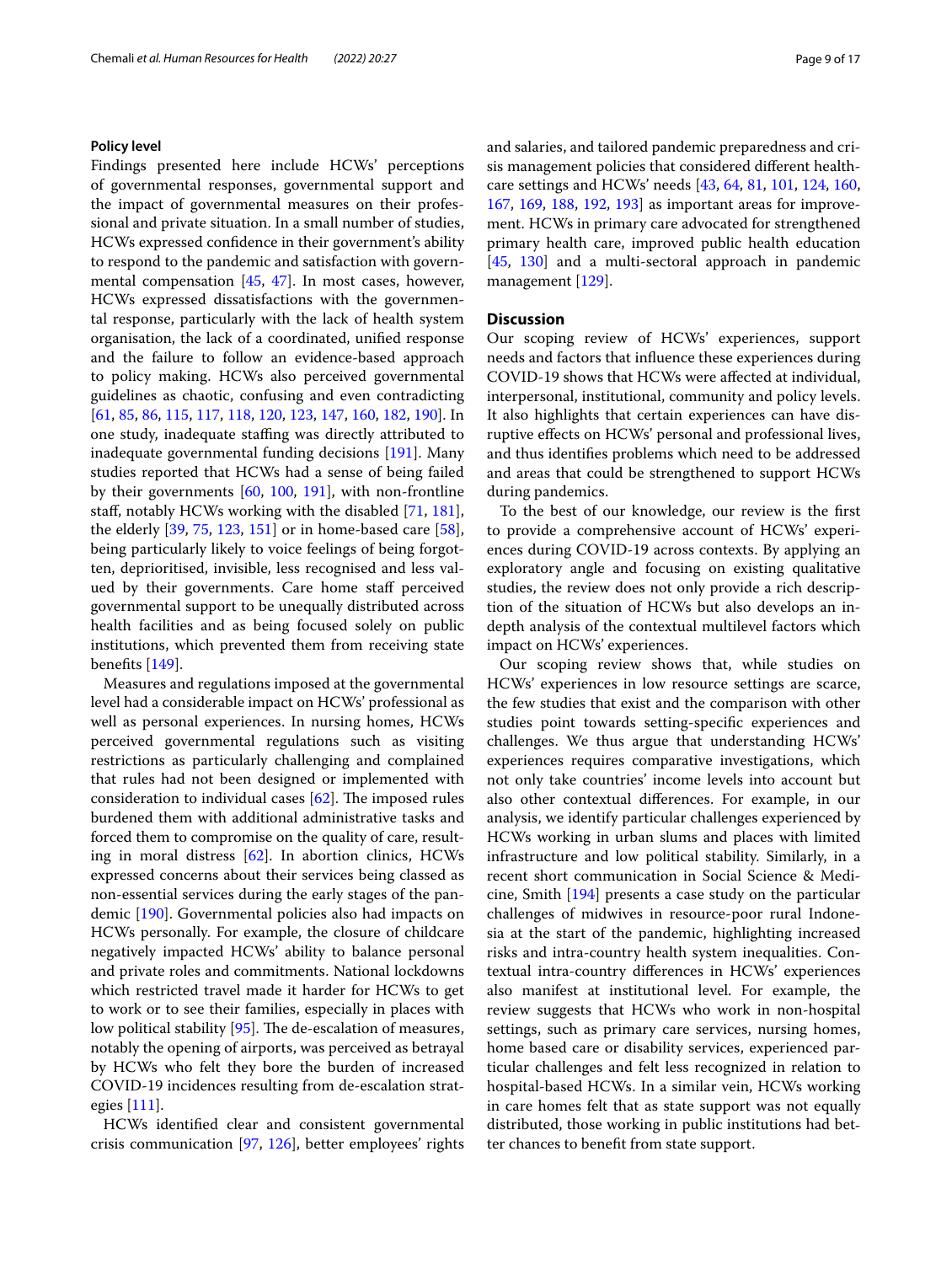The review highlights that occupational hierarchies play a crucial role in HCWs' work-related experiences. Our analysis suggests that existing occupational hierarchies seem to increase or be exposed during pandemics and that occupation is a structural factor in shaping HCWs' experiences. The review thus highlights the important role that institutions and employers play in pandemics and is in line with the growing body of evidence that associates HCWs' well-being during COVID-19 with their occupational role [\[195\]](#page-16-23) and the availability of institutional support  $[195, 196]$  $[195, 196]$  $[195, 196]$  $[195, 196]$ . The findings suggest that to address institutional diferences and ensure the provision of needs-based support to all groups of HCWs, non-hierarchical and participative processes of decision-making are crucial.

Another contextual factor afecting HCWs' experiences are their communities. While the majority of HCWs experience emotional and material support from their community, some also feel pressure by the expectations they are confronted with. The most prominent example of such perceived pressure is the ambivalence that was reported with regard to the assignment of a hero status to HCWs. On the one hand, this attribution meant that HCWs felt recognized and appreciated by their communities. On the other hand, it led to HCWs feeling pressured to work without respecting their own limits and taking care of themselves.

This scoping review points towards a number of research gaps, which, if addressed, could help to hone interventions to support HCWs and improve health system performance and resilience.

First, the majority of existing qualitative studies investigate nurses' and doctors' experiences during COVID-19. Given that other types of HCWs play an equally important role in pandemic responses, future research on HCWs' experiences in pandemics should aim for more diversity and help to tease out the specifc challenges and needs of diferent types of HCWs. Investigating diferent types of HCWs could inform and facilitate the development of tailored solutions and provide need-based support.

Second, the majority of studies on HCWs' experiences focus on hospital settings. This is not surprising considering that the bulk of societal and political attention during COVID-19 has been on the provision of acute, hospital-based care. The review thus highlights a gap with regard to research on HCWs in settings which might be considered less afected and neglected but which might, in fact, be severely collaterally afected during pandemics, such as primary health centers, care homes and home-based care. It also indicates that research which compares HCWs' experiences across levels of care can help to tease out diferences and identify specifc challenges and needs.

Third, the review highlights the predominance of crosssectional studies. In fact, we were unable to identify any longitudinal studies of HCWs' experiences during COVID-19. A possible reason for the lack of longitudinal research is the relatively short time that has passed since the start of the pandemic which might have made it difficult to complete longitudinal qualitative studies. Yet, given the dynamics and extended duration of the pandemic, and knowledge about the impact of persistent stress on an individual's health and well-being [[197–](#page-16-25)[200](#page-16-26)], longitudinal studies on HCWs' experiences during COVID-19 would provide added value and allow an analysis across diferent stages of the pandemic as well as post-pandemic times. In our review, three diferences in HCWs' experiences across the phases of the pandemic were observed. The first one is on the individual level, refecting the dominance of the negative emotions at the initial phase of the pandemic, which was gradually followed by increased reporting of the positive impact on HCWs' personal and professional identity. The two other diferences were on the institutional level, referring to the dissatisfaction over the lack of equipment and organization of care, mainly observed at the initial pandemic phase. Further comparative analysis of changes in HCWs' experiences over the course of a pandemic is an interesting and important topic for future research, which could also map HCWs' experiences against hospital capacities, availability of vaccines and tests as well as changes in pandemic restrictions. Such comparative analysis can inform the development of suitable policy level interventions accounting for HCWs' experiences at diferent pandemic stages, from preparedness to initial response and recovery.

Finally, the majority of studies included in the review were conducted in the Northern hemisphere, revealing a gap in understanding the reality of HCWs in lowand lower middle income countries. Ensuring diversity in geographies and including resource-poor settings in research on HCWs would help gain a better contextual understanding, contribute to strengthening pandemic preparedness in settings, where the need is greatest, and facilitate knowledge transfer between the global North and South. While further research can help to increase our understanding of HCWs' experiences during pandemics, this scoping review establishes a frst basis for the evaluation and improvement of interventions aimed at supporting HCWs prior to, during and after COVID-19. A key fnding of our analysis to strengthen HCWs' resilience are the interdependencies of factors across the fve levels of the socio-ecological model. For example, institutional, community or policy level factors (such as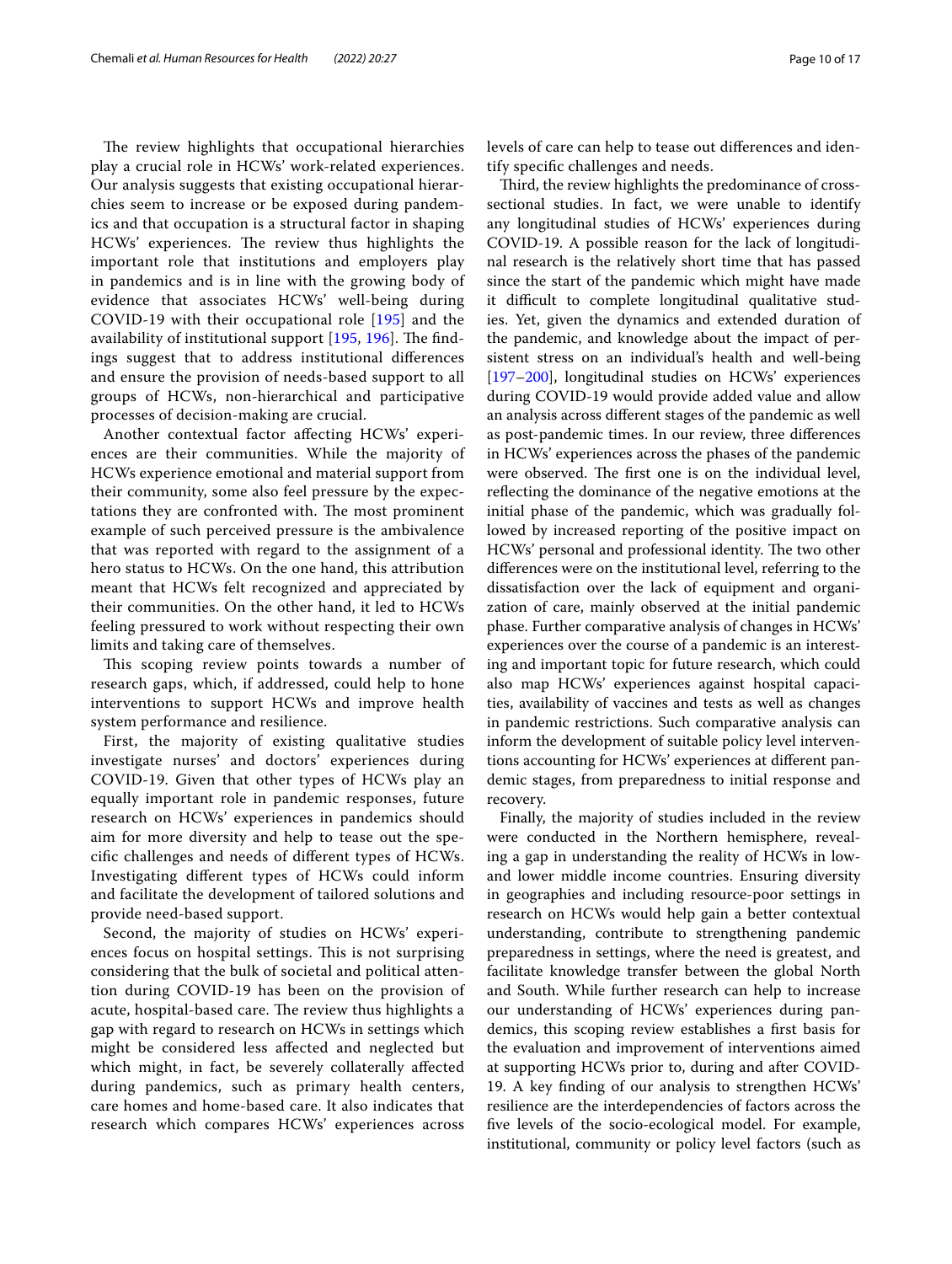dissatisfaction with decision-making processes, public non-compliance or failures in pandemic management) can have a negative impact on HCWs at interpersonal and individual levels by impacting on their professional relationships, mental health or work performance. Similarly, policy, community or institutional level factors (such as adequate policy measures, appreciation within the community and the provision of PPE and other equipment) can act as protective factors for HCWs' well-being. In line with the social support literature [\[201](#page-16-27)], interpersonal relationships were identifed as a key factor in shaping HCWs' experiences. The identification of the inter-dependencies between factors afecting HCWs during pandemics further highlights that health systems are severely impacted by factors outside the health systems' control. Previous scholars have recognized the embeddedness of health systems within, and their constant interaction with, their socio-economic and political environment [\[202\]](#page-16-28). Previous literature, however, also shows that interventions tackling distress of HCWs have largely focused on individual level factors, e.g., on interventions aimed at relieving psychological symptoms, rather than on contextual factors [[16](#page-12-3)]. To strengthen HCWs and empower them to deal with pandemics, the contextual factors that afect their situation during pandemics need to be acknowledged and interventions need to follow a multi-component approach, taking the multitude of aspects and circumstances into account which impact on HCWs' experiences.

#### **Limitations and strengths**

Our scoping review comes with a number of limitations. First, due to resource constraints, the search was conducted using only one database. The authors acknowledge that running the search strategy on other search engines could have resulted in additional interesting studies to be reviewed. To mitigate any weaknesses, extensive efforts were made to build a strong search string by reviewing previous peer-reviewed publications as well as available resources from recognized public health institutions. Considering the high numbers of studies identifed, it can be, however, assumed that the search strategy and review led to valid conclusions. Second, the review excluded non-original publications. While other types of publications could have provided additional data and perspectives on HCWs' experiences, we decided to limit our review to original, peer-reviewed research articles to ensure quality. Third, the review excluded studies on other pandemics, which could have provided further insights into HCWs' experiences during health crises. Given the limited resources available to the research project, it was decided to focus only on COVID-19 to accommodate a larger target group of all types of HCWs and a variety of geographical locations and healthcare settings. Furthermore, it can be argued that previous pandemics did not reach the magnitude of COVID-19 and did not lead to similar responses. With the review looking at the burden of COVID-19 as a stressor, it can be assumed that the more important the stressor, the more interesting the results. Therefore, the burdens and the way in which HCWs dealt with these burdens would be particularly augmented with regard to COVID-19, making it a suitable focus example to investigate HCWs' experiences in health crises. The authors acknowledge that during other pandemics HCWs' experiences might difer and be less pronounced, yet this review has addressed stressors and ways of supporting HCWs that could also inform future health crises. In our view, a major strength of the review is that is does not apply any limitation in terms of the types of HCWs, the geographical locations or the healthcare settings included. This approach did not only allow us to review a wide range of literature on an expanding area of knowledge [\[30](#page-12-10)], but to appropriately investigate HCWs' experiences during a public health emergency of international concern that afects countries across the globe. Providing detailed information about the contexts in which HCWs were studied, allowed us to shed light on the contextual factors afecting HCWs' experiences.

#### **Implications for policy and practice**

Areas of future interventions that improve HCWs' resilience at individual level could aim towards alleviating stress and responding to their specifc needs during pandemics, in line with encouraging self-care activities that can foster personal psychological resilience. Beyond that, accounting for the context when designing and implementing interventions is crucial. This can be done by addressing the circumstances HCWs live and work in, referred to in German-speaking countries as "Verhältnisprävention", i.e., prevention through tackling living and working conditions. Respective interventions should tackle all levels outlined in the socio-ecological model, applying a systems approach. At the interpersonal level, creating a positive work environment in times of crises that is supportive of uninterrupted and efficient communication among HCWs and between HCWs and patients is important. In addition, interpersonal support, e.g., by family and friends could be facilitated. At institutional level, organizational change should consider transparent and participatory decision making and responsible planning of resources availability and allocation. At community level, tracing rumors and misinformation during health emergencies is crucial, as well as advocating for accountable journalism and community initiatives that support HCWs in times of crisis. At policy level, pandemic regulations need to account for their consequences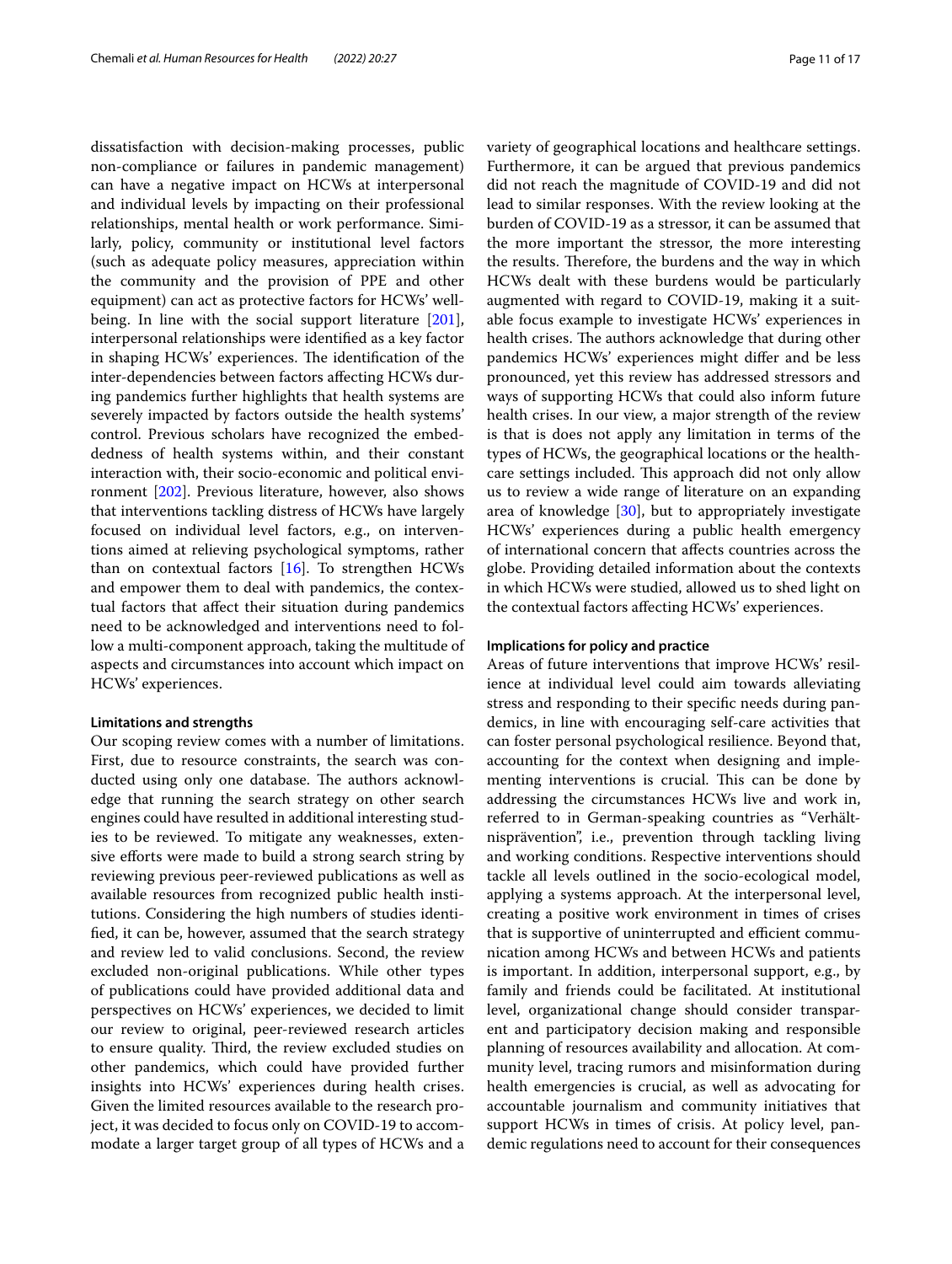on HCWs' work situations and personal lives. Governmental policies and guidelines should build on scientifc evidence and take into account the situations and lived experiences of HCWs across all levels of care.

#### **Conclusions**

This scoping review of existing qualitative research on HCWs' experiences during COVID-19 sheds light on the impact of a major pandemic on the health workforce, a key pillar of health systems. By identifying key drawbacks, strengths that can be built upon, and crucial entrypoints for interventions, the review can inform strategies towards strengthening HCWs and improving their experiences. Following a systems approach which takes the fve socio-ecological levels into account is crucial for the development of context-sensitive strategies to support HCWs prior to, during and after pandemics. This in turn can contribute to building a sustainable health workforce and to strengthening and better preparing health systems for future pandemics.

#### **Abbreviations**

HCWs: Health care workers; JBI: Joanna Briggs Institute; FGDs: Focus Groups Discussions; PPE: Personal Protective Equipment; WHO: World Health Organization.

#### **Supplementary Information**

The online version contains supplementary material available at [https://doi.](https://doi.org/10.1186/s12960-022-00724-1) [org/10.1186/s12960-022-00724-1](https://doi.org/10.1186/s12960-022-00724-1).

<span id="page-11-6"></span><span id="page-11-5"></span>**Additional fle 1: Table S1.** Search strategy. The document includes the search strings for the review.

<span id="page-11-7"></span>**Additional fle 2: Table S2.** List of included papers. The fle lists the 161 included papers, detailing the title, authors, publication year and DOI link.

**Additional fle 3: Table S3.** List of countries studied. The fle includes a table listing the countries in which the included studies were conducted according to frequency.

<span id="page-11-8"></span>**Additional fle 4: Table S4.** Detailed information on FGDs. This document provides information extracted from studies that used FGDs as a qualitative data collection tool. The table lists the overall number of focus group discussion's participants in each of those studies, the number of FGDs per study, whether FGDs were conducted online or offline, the type of study participants, and any other information on the methods that could be extracted.

#### **Acknowledgements**

Not applicable.

#### **Authors' contributions**

HW and AMS conceived and designed the scoping review. SC extracted, analyzed and conceptualized the data as well as drafted the initial version of this manuscript. HW and AMS provided quality checks for the methodology and analysis. HW, AMS and CEB substantively revised each version of the manuscript and provided substantial inputs. All authors read and approved the fnal manuscript.

#### **Funding**

Open Access funding enabled and organized by Projekt DEAL. The study was funded by the German Federal Ministry of Health (Bundesministerium für Gesundheit, BMG).

#### **Availability of data and materials**

All data generated during this study are included in this published article and its supplementary information fles, except for a detailed extraction sheet for all studies included, which is available from the corresponding author upon request.

#### **Declarations**

Not applicable.

**Ethics approval and consent to participate**

#### **Consent for publication**

Not applicable.

#### **Competing interests**

The authors declare that they have no competing interests.

#### **Author details**

<sup>1</sup> Centre for International Health Protection, Robert Koch Institute, Nordufer 20, 13353 Berlin, Germany. <sup>2</sup> Evidence-Based Public Health, Centre for International Health Protection, Robert Koch Institute, Nordufer 20, 13353 Berlin, Germany.

# Received: 23 September 2021 Accepted: 9 March 2022

#### <span id="page-11-0"></span>**References**

- 1. World Health Organization. Strengthening health systems to improve health outcomes—WHO framework for action 2007. [https://www.who.](https://www.who.int/healthsystems/strategy/everybodys_business.pdf?ua=1) [int/healthsystems/strategy/everybodys\\_business.pdf?ua](https://www.who.int/healthsystems/strategy/everybodys_business.pdf?ua=1)=1. Accessed 29 July 2020.
- <span id="page-11-1"></span>2. Hanefeld J, Mayhew S, Legido-Quigley H, Martineau F, Karanikolos M, Blanchet K. Towards an understanding of resilience: responding to health systems shocks. Health Policy Plan. 2018;33(3):355–67.
- <span id="page-11-2"></span>3. Schwartz R, Sinskey JL, Anand U, Margolis RD. Addressing postpandemic clinician mental health: a narrative review and conceptual framework. Ann Intern Med. 2020;173(12):981–8.
- 4. Houghton C, Meskell P, Delaney H, Smalle M, Glenton C, Booth A, et al. Barriers and facilitators to healthcare workers' adherence with infection prevention and control (IPC) guidelines for respiratory infectious diseases: a rapid qualitative evidence synthesis. Cochrane Database Syst Rev. 2020;4(4):CD013582.
- 5. Bhaumik S, Moola S, Tyagi J, Nambiar D, Kakoti M. Community health workers for pandemic response: a rapid evidence synthesis. BMJ Glob Health. 2020;5(6): e002769.
- 6. Chersich MF, Gray G, Fairlie L, Eichbaum Q, Mayhew S, Allwood B, et al. COVID-19 in Africa: care and protection for frontline healthcare workers. Glob Health. 2020;16(1):46.
- <span id="page-11-3"></span>7. Giorgi G, Lecca LI, Alessio F, Finstad GL, Bondanini G, Lulli LG, et al. COVID-19-related mental health effects in the workplace: a narrative review. Int J Environ Res Public Health. 2020;17(21):7857.
- <span id="page-11-4"></span>8. De Brier N, Stroobants S, Vandekerckhove P, De Buck E. Factors afecting mental health of health care workers during coronavirus disease outbreaks (SARS, MERS & COVID-19): a rapid systematic review. PLoS ONE. 2020;15(12): e0244052.
- 9. Rieckert A, Schuit E, Bleijenberg N, Ten Cate D, de Lange W, de Man-van Ginkel JM, et al. How can we build and maintain the resilience of our health care professionals during COVID-19? Recommendations based on a scoping review. BMJ Open. 2021;11(1): e043718.
- 10. Kuek JTY, Ngiam LXL, Kamal NHA, Chia JL, Chan NPX, Abdurrahman A, et al. The impact of caring for dying patients in intensive care units on a physician's personhood: a systematic scoping review. Philos Ethics Humanit Med. 2020;15(1):12.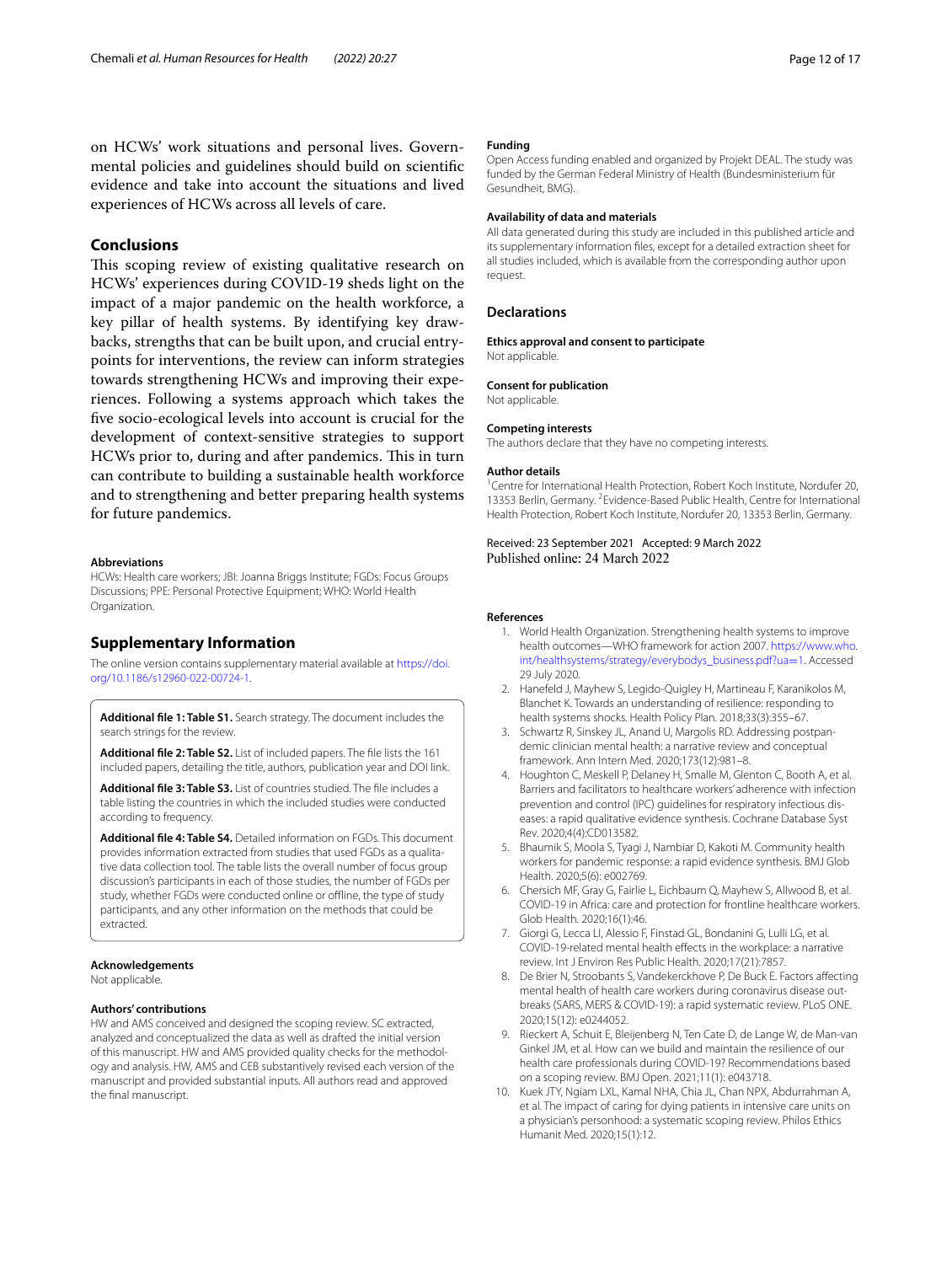- <span id="page-12-1"></span>11. Salazar de Pablo G, Vaquerizo-Serrano J, Catalan A, Arango C, Moreno C, Ferre F, et al. Impact of coronavirus syndromes on physical and mental health of health care workers: systematic review and meta-analysis. J Afect Disord. 2020;275:48–57.
- 12. Shreffler J, Petrey J, Huecker M. The impact of COVID-19 on healthcare worker wellness: a scoping review. West J Emerg Med. 2020;21(5):1059–66.
- <span id="page-12-4"></span>13. Sanghera J, Pattani N, Hashmi Y, Varley KF, Cheruvu MS, Bradley A, et al. The impact of SARS-CoV-2 on the mental health of healthcare workers in a hospital setting—a systematic review. J Occup Health. 2020;62(1): e12175.
- <span id="page-12-2"></span>14. Serrano-Ripoll MJ, Meneses-Echavez JF, Ricci-Cabello I, Fraile-Navarro D, Fiol-deRoque MA, Pastor-Moreno G, et al. Impact of viral epidemic outbreaks on mental health of healthcare workers: a rapid systematic review and meta-analysis. J Afect Disord. 2020;277:347–57.
- 15. Fernandez R, Lord H, Halcomb E, Moxham L, Middleton R, Alananzeh I, et al. Implications for COVID-19: a systematic review of nurses' experiences of working in acute care hospital settings during a respiratory pandemic. Int J Nurs Stud. 2020;111: 103637.
- <span id="page-12-3"></span>16. Muller AE, Hafstad EV, Himmels JPW, Smedslund G, Flottorp S, Stensland S, et al. The mental health impact of the covid-19 pandemic on healthcare workers, and interventions to help them: a rapid systematic review. Psychiatry Res. 2020;293: 113441.
- 17. Paiano M, Jaques AE, Nacamura PAB, Salci MA, Radovanovic CAT, Carreira L. Mental health of healthcare professionals in China during the new coronavirus pandemic: an integrative review. Rev Bras Enferm. 2020;73(suppl 2): e20200338.
- 18. Spoorthy MS, Pratapa SK, Mahant S. Mental health problems faced by healthcare workers due to the COVID-19 pandemic—a review. Asian J Psychiatry. 2020;51: 102119.
- <span id="page-12-5"></span>19. Pappa S, Ntella V, Giannakas T, Giannakoulis VG, Papoutsi E, Katsaounou P. Prevalence of depression, anxiety, and insomnia among healthcare workers during the COVID-19 pandemic: a systematic review and metaanalysis. Brain Behav Immun. 2020;88:901–7.
- 20. Salari N, Khazaie H, Hosseinian-Far A, Khaledi-Paveh B, Kazeminia M, Mohammadi M, et al. The prevalence of stress, anxiety and depression within front-line healthcare workers caring for COVID-19 patients: a systematic review and meta-regression. Hum Resour Health. 2020;18(1):100.
- <span id="page-12-6"></span>21. Cénat JM, Blais-Rochette C, Kokou-Kpolou CK, Noorishad PG, Mukunzi JN, McIntee SE, et al. Prevalence of symptoms of depression, anxiety, insomnia, posttraumatic stress disorder, and psychological distress among populations afected by the COVID-19 pandemic: a systematic review and meta-analysis. Psychiatry Res. 2021;295: 113599.
- 22. da Silva FCT, Neto MLR. Psychiatric symptomatology associated with depression, anxiety, distress, and insomnia in health professionals working in patients afected by COVID-19: a systematic review with meta-analysis. Prog Neuro-Psychopharmacol Biol Psychiatry. 2021;104: 110057.
- 23. Luo M, Guo L, Yu M, Jiang W, Wang H. The psychological and mental impact of coronavirus disease 2019 (COVID-19) on medical staff and general public—a systematic review and meta-analysis. Psychiatry Res. 2020;291: 113190.
- 24. da Silva FCT, Neto MLR. Psychological effects caused by the COVID-19 pandemic in health professionals: a systematic review with meta-analysis. Progr Neuro-psychopharmacol Biol Psychiatry. 2021;104: 110062.
- <span id="page-12-7"></span>25. Preti E, Di Mattei V, Perego G, Ferrari F, Mazzetti M, Taranto P, et al. The psychological impact of epidemic and pandemic outbreaks on healthcare workers: rapid review of the evidence. Curr Psychiatry Rep. 2020;22(8):43.
- 26. Carmassi C, Foghi C, Dell'Oste V, Cordone A, Bertelloni CA, Bui E, et al. PTSD symptoms in healthcare workers facing the three coronavirus outbreaks: what can we expect after the COVID-19 pandemic. Psychiatry Res. 2020;292: 113312.
- <span id="page-12-0"></span>27. Chow KM, Law BMH, Ng MSN, Chan DNS, So WKW, Wong CL, et al. A Review of psychological issues among patients and healthcare staf during two major coronavirus disease outbreaks in China: contributory factors and management strategies. Int J Environ Res Public Health. 2020;17(18):6673.
- <span id="page-12-8"></span>Krishnamoorthy Y, Nagarajan R, Saya GK, Menon V. Prevalence of psychological morbidities among general population, healthcare workers

and COVID-19 patients amidst the COVID-19 pandemic: a systematic review and meta-analysis. Psychiatry Res. 2020;293: 113382.

- <span id="page-12-9"></span>29. Xiong Y, Peng L. Focusing on health-care providers' experiences in the COVID-19 crisis. Lancet Glob Health. 2020;8(6):e740–1.
- <span id="page-12-10"></span>30. Peters MDJ, Marnie C, Tricco AC, Pollock D, Munn Z, Alexander L, et al. Updated methodological guidance for the conduct of scoping reviews. JBI Evid Synth. 2020;18(10):2119–26.
- <span id="page-12-11"></span>31. Page MJ, McKenzie JE, Bossuyt PM, Boutron I, Hofmann TC, Mulrow CD, et al. The PRISMA 2020 statement: an updated guideline for reporting systematic reviews. BMJ. 2021;372: n71.
- <span id="page-12-12"></span>32. Shaw RL, Booth A, Sutton AJ, Miller T, Smith JA, Young B, et al. Finding qualitative research: an evaluation of search strategies. BMC Med Res Methodol. 2004;4:5.
- <span id="page-12-13"></span>33. World Health Organization. Finding public health information: WHO library PubMed cochrane library 2016. [https://www.gfmer.ch/SRH-](https://www.gfmer.ch/SRH-Course-2019/research-methodology/pdf/WHOLibPubMedCochrane-Allen-2019.pdf) [Course-2019/research-methodology/pdf/WHOLibPubMedCochrane-](https://www.gfmer.ch/SRH-Course-2019/research-methodology/pdf/WHOLibPubMedCochrane-Allen-2019.pdf) [Allen-2019.pdf.](https://www.gfmer.ch/SRH-Course-2019/research-methodology/pdf/WHOLibPubMedCochrane-Allen-2019.pdf) Accessed 21 Jan 2021.
- <span id="page-12-14"></span>34. World Bank. World development indicators (WDI) 2021. [https://datab](https://databank.worldbank.org/source/world-development-indicators) [ank.worldbank.org/source/world-development-indicators.](https://databank.worldbank.org/source/world-development-indicators) Accessed 21 July 2021.
- <span id="page-12-15"></span>35. Joanna Briggs Institute. Checklist for qualitative research critical appraisal tools for use in JBI systematic reviews 2020. [https://jbi.global/](https://jbi.global/sites/default/files/2020-08/Checklist_for_Qualitative_Research.pdf) [sites/default/fles/2020-08/Checklist\\_for\\_Qualitative\\_Research.pdf](https://jbi.global/sites/default/files/2020-08/Checklist_for_Qualitative_Research.pdf). Accessed 19 May 2021.
- <span id="page-12-16"></span>36. Bronfenbrenner U. Toward an experimental ecology of human development. Am Psychol. 1977;32(7):513–31.
- 37. Bronfenbrenner U. The Ecology of human development. Cambridge: Harvard University Press; 1979.
- <span id="page-12-17"></span>38. McLeroy KR, Bibeau D, Steckler A, Glanz K. An ecological perspective on health promotion programs. Health Educ Q. 1988;15(4):351–77.
- <span id="page-12-18"></span>39. Leskovic L, Erjavec K, Leskovar R, Vukovič G. Burnout and job satisfaction of healthcare workers in Slovenian nursing homes in rural areas during the COVID-19 pandemic. Ann Agric Environ Med. 2020;27(4):664–71.
- <span id="page-12-26"></span>40. Whelehan DF, Connelly TM, Ridgway PF. COVID-19 and surgery: a thematic analysis of unintended consequences on performance, practice and surgical training. Surgeon. 2021;19(1):e20–7.
- <span id="page-12-19"></span>41. Haq W, Said F, Batool S, Awais HM. Experience of physicians during COVID-19 in a developing country: a qualitative study of Pakistan. J Infect Dev Ctries. 2021;15(2):191–7.
- <span id="page-12-24"></span>42. Okediran JO, Ilesanmi OS, Fetuga AA, Onoh I, Afolabi AA, Ogunbode O, et al. The experiences of healthcare workers during the COVID-19 crisis in Lagos, Nigeria: a qualitative study. Germs. 2020;10(4):356–66.
- <span id="page-12-20"></span>43. Muz G, Erdoğan YG. Experiences of nurses caring for patients with COVID-19 in Turkey: a phenomenological enquiry. J Nurs Manag. 2021;29(5):1026–35.
- <span id="page-12-23"></span>44. Ardebili ME, Naserbakht M, Bernstein C, Alazmani-Noodeh F, Hakimi H, Ranjbar H. Healthcare providers experience of working during the COVID-19 pandemic: a qualitative study. Am J Infect Control. 2021;49(5):547–54.
- <span id="page-12-30"></span>45. Xu Z, Ye Y, Wang Y, Qian Y, Pan J, Lu Y, et al. Primary care practitioners' barriers to and experience of COVID-19 epidemic control in China: a qualitative study. J Gen Intern Med. 2020;35(11):3278–84.
- <span id="page-12-27"></span>46. Yıldırım N, Aydoğan A, Bulut M. A qualitative study on the experiences of the frst nurses assigned to COVID-19 units in Turkey. J Nurs Manag. 2021;29(6):1366–74.
- <span id="page-12-21"></span>47. Sun N, Wei L, Shi S, Jiao D, Song R, Ma L, et al. A qualitative study on the psychological experience of caregivers of COVID-19 patients. Am J Infect Control. 2020;48(6):592–8.
- <span id="page-12-28"></span>48. Cubitt LJ, Im YR, Scott CJ, Jeynes LC, Molyneux PD. Beyond PPE: a mixed qualitative–quantitative study capturing the wider issues affecting doctors' well-being during the COVID-19 pandemic. BMJ Open. 2021;11(3): e050223.
- <span id="page-12-22"></span>49. Cui S, Zhang L, Yan H, Shi Q, Jiang Y, Wang Q, et al. Experiences and psychological adjustments of nurses who voluntarily supported COVID-19 patients in Hubei Province, China. Psychol Res Behav Manag. 2020;13:1135–45.
- <span id="page-12-29"></span>50. Aksoy H, Ayhan Başer D, Fidancı İ, Arsava EY, Cankurtaran M. Family medicine research assistants' experiences during COVID-19 pandemic: a qualitative study. Int J Clin Pract. 2020;75: e13975.
- <span id="page-12-25"></span>51. Gómez-Ibáñez R, Watson C, Leyva-Moral JM, Aguayo-González M, Granel N. Final-year nursing students called to work: experiences of a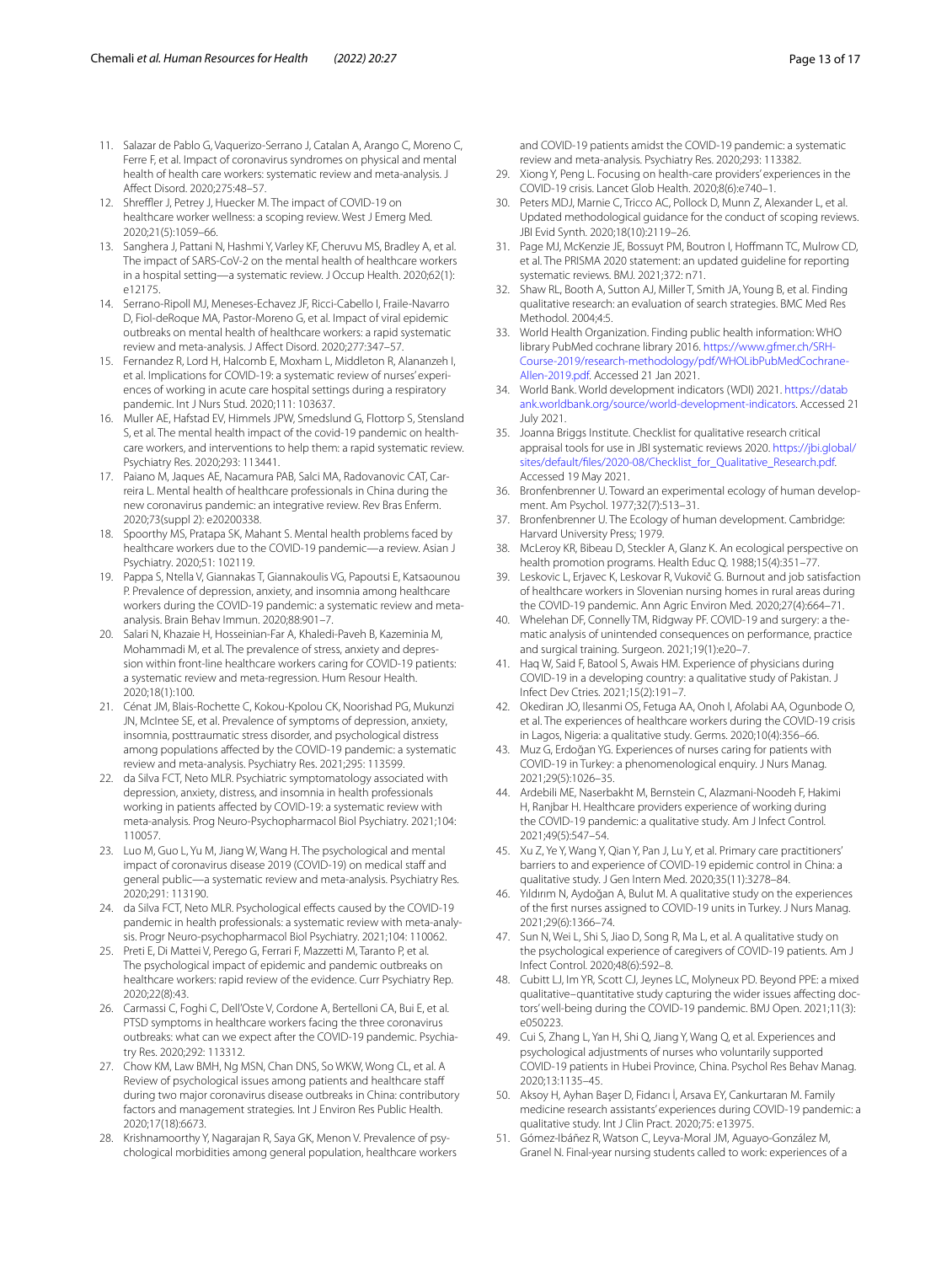rushed labour insertion during the COVID-19 pandemic. Nurse Educ Pract. 2020;49: 102920.

- <span id="page-13-3"></span>52. Fernández-Castillo RJ, González-Caro MD, Fernández-García E, Porcel-Gálvez AM, Garnacho-Montero J. Intensive care nurses' experiences during the COVID-19 pandemic: a qualitative study. Nurs Crit Care. 2021;26(5):397–406.
- <span id="page-13-7"></span>53. Alizadeh A, Khankeh HR, Barati M, Ahmadi Y, Hadian A, Azizi M. Psychological distress among Iranian health-care providers exposed to coronavirus disease 2019 (COVID-19): a qualitative study. BMC Psychiatry. 2020;20(1):494.
- <span id="page-13-1"></span>54. Moradi Y, Baghaei R, Hosseingholipour K, Mollazadeh F. Challenges experienced by ICU nurses throughout the provision of care for COVID-19 patients: a qualitative study. J Nurs Manag. 2021;29(5):1159–68.
- <span id="page-13-0"></span>55. Hoernke K, Djellouli N, Andrews L, Lewis-Jackson S, Manby L, Martin S, et al. Frontline healthcare workers' experiences with personal protective equipment during the COVID-19 pandemic in the UK: a rapid qualitative appraisal. BMJ Open. 2021;11(1): e046199.
- <span id="page-13-2"></span>56. George CE, Inbaraj LR, Rajukutty S, de Witte LP. Challenges, experience and coping of health professionals in delivering healthcare in an urban slum in India during the frst 40 days of COVID-19 crisis: a mixed method study. BMJ Open. 2020;10(11): e042171.
- <span id="page-13-25"></span>57. Yu JC, McIntyre M, Dow H, Robinson L, Winston P. Changes to rehabilitation service delivery and the associated physician perspectives during the COVID-19 pandemic: a mixed-methods needs assessment study. Am J Phys Med Rehabil. 2020;99(9):775–82.
- <span id="page-13-37"></span>58. Mackworth-Young CR, Chingono R, Mavodza C, McHugh G, Tembo M, Chikwari CD, et al. Community perspectives on the COVID-19 response, Zimbabwe. Bull World Health Organ. 2021;99(2):85–91.
- <span id="page-13-24"></span>Szabo RA, Wilson AN, Homer C, Vasilevski V, Sweet L, Wynter K, et al. Covid-19 changes to maternity care: experiences of Australian doctors. Aust N Z J Obstet Gynaecol. 2021;61(3):408–15.
- <span id="page-13-35"></span>60. Bennett P, Noble S, Johnston S, Jones D, Hunter R. COVID-19 confessions: a qualitative exploration of healthcare workers experiences of working with COVID-19. BMJ Open. 2020;10(12): e043949.
- <span id="page-13-28"></span>61. Collado-Boira EJ, Ruiz-Palomino E, Salas-Media P, Folch-Ayora A, Muriach M, Baliño P. "The COVID-19 outbreak"—an empirical phenomenological study on perceptions and psychosocial considerations surrounding the immediate incorporation of fnal-year Spanish nursing and medical students into the health system. Nurse Educ Today. 2020;92: 104504.
- <span id="page-13-26"></span>62. Sizoo EM, Monnier AA, Bloemen M, Hertogh C, Smalbrugge M. Dilemmas with restrictive visiting policies in dutch nursing homes during the COVID-19 pandemic: a qualitative analysis of an open-ended questionnaire with elderly care physicians. J Am Med Dir Assoc. 2020;21(12):1774-81.e2.
- <span id="page-13-4"></span>63. Chen F, Zang Y, Liu Y, Wang X, Lin X. Dispatched nurses' experience of wearing full gear personal protective equipment to care for COVID-19 patients in China—a descriptive qualitative study. J Clin Nurs. 2021;30(13–14):2001–14.
- <span id="page-13-5"></span>64. Fang M, Xia B, Tian T, Hao Y, Wu Z. Drivers and mediators of healthcare workers' anxiety in one of the most afected hospitals by COVID-19: a qualitative analysis. BMJ Open. 2021;11(3): e045048.
- <span id="page-13-32"></span>65. Foley SJ, O'Loughlin A, Creedon J. Early experiences of radiographers in Ireland during the COVID-19 crisis. Insights Imaging. 2020;11(1):104.
- <span id="page-13-33"></span>66. Crowe S, Howard AF, Vanderspank-Wright B, Gillis P, McLeod F, Penner C, et al. The effect of COVID-19 pandemic on the mental health of Canadian critical care nurses providing patient care during the early phase pandemic: a mixed method study. Intensive Crit Care Nurs. 2020;63: 102999.
- <span id="page-13-22"></span>67. Palacios-Ceña D, Fernández-de-Las-Peñas C, Florencio LL, de-la-Llave-Rincón AI, Palacios-Ceña M. Emotional experience and feelings during frst COVID-19 outbreak perceived by physical therapists: a qualitative study in Madrid, Spain. Int J Environ Res Public Health. 2020;18(1):127.
- <span id="page-13-29"></span>68. Urooj U, Ansari A, Siraj A, Khan S, Tariq H. Expectations, fears and perceptions of doctors during Covid-19 pandemic. Pak J Med Sci. 2020;36(Covid19-s4):S37–42.
- <span id="page-13-8"></span>69. Kaur R, Kaur A, Kumar P. An experience of otorhinolaryngologists as frontline worker with novel coronavirus: a qualitative analysis. Indian J Otolaryngol Head Neck Surg. 2021. [https://doi.org/10.1007/](https://doi.org/10.1007/s12070-021-02369-3) [s12070-021-02369-3](https://doi.org/10.1007/s12070-021-02369-3).
- <span id="page-13-9"></span>70. González-Timoneda A, Hernández Hernández V, Pardo Moya S, Alfaro Blazquez R. Experiences and attitudes of midwives during the birth of a

pregnant woman with COVID-19 infection: a qualitative study. Women Birth. 2020;34(5):465–72.

- <span id="page-13-20"></span>71. Embregts P, Tournier T, Frielink N. Experiences and needs of direct support staff working with people with intellectual disabilities during the COVID-19 pandemic: a thematic analysis. J Appl Res Intell Disabil. 2021;34(2):480–90.
- <span id="page-13-18"></span>72. Kackin O, Ciydem E, Aci OS, Kutlu FY. Experiences and psychosocial problems of nurses caring for patients diagnosed with COVID-19 in Turkey: a qualitative study. Int J Soc Psychiatry. 2020;67(2):158–67.
- <span id="page-13-10"></span>73. Tan R, Yu T, Luo K, Teng F, Liu Y, Luo J, et al. Experiences of clinical frst-line nurses treating patients with COVID-19: a qualitative study. J Nurs Manag. 2020;28(6):1381–90.
- <span id="page-13-11"></span>74. Liu YE, Zhai ZC, Han YH, Liu YL, Liu FP, Hu DY. Experiences of front-line nurses combating coronavirus disease-2019 in China: a qualitative analysis. Public Health Nurs. 2020;37(5):757–63.
- <span id="page-13-21"></span>75. Sarabia-Cobo C, Pérez V, de Lorena P, Hermosilla-Grijalbo C, Sáenz-Jalón M, Fernández-Rodríguez A, et al. Experiences of geriatric nurses in nursing home settings across four countries in the face of the COVID-19 pandemic. J Adv Nurs. 2021;77(2):869–78.
- <span id="page-13-12"></span>76. Billings J, Biggs C, Ching BCF, Gkofa V, Singleton D, Bloomfeld M, et al. Experiences of mental health professionals supporting frontline health and social care workers during COVID-19: qualitative study. BJPsych Open. 2021;7(2): e70.
- <span id="page-13-30"></span>77. Song J, McDonald C. Experiences of New Zealand registered nurses of Chinese ethnicity during the COVID-19 pandemic. J Clin Nurs. 2020;30(5–6):757–64.
- <span id="page-13-6"></span>78. LoGiudice JA, Bartos S. Experiences of nurses during the COVID-19 pandemic: a mixed-methods study. AACN Adv Crit Care. 2021;32(1):e1–13.
- <span id="page-13-13"></span>79. CoşkunŞimşek D, Günay U. Experiences of nurses who have children when caring for COVID-19 patients. Int Nurs Rev. 2021;68(2):219–27.
- <span id="page-13-31"></span>80. Galehdar N, Kamran A, Toulabi T, Heydari H. Exploring nurses' experiences of psychological distress during care of patients with COVID-19: a qualitative study. BMC Psychiatry. 2020;20(1):489.
- <span id="page-13-19"></span>81. Munawar K, Choudhry FR. Exploring stress coping strategies of frontline emergency health workers dealing Covid-19 in Pakistan: a qualitative inquiry. Am J Infect Control. 2021;49(3):286–92.
- 82. Nyashanu M, Pfende F, Ekpenyong M. Exploring the challenges faced by frontline workers in health and social care amid the COVID-19 pandemic: experiences of frontline workers in the English Midlands region. UK J Interprof Care. 2020;34(5):655–61.
- <span id="page-13-14"></span>83. Gemine R, Davies GR, Tarrant S, Davies RM, James M, Lewis K. Factors associated with work-related burnout in NHS staff during COVID-19: a cross-sectional mixed methods study. BMJ Open. 2021;11(1): e042591.
- <span id="page-13-36"></span>84. Raza A, Matloob S, Abdul Rahim NF, Abdul Halim H, Khattak A, Ahmed NH, et al. Factors impeding health-care professionals to effectively treat coronavirus disease 2019 patients in Pakistan: a qualitative investigation. Front Psychol. 2020;11: 572450.
- <span id="page-13-27"></span>85. White EM, Wetle TF, Reddy A, Baier RR. Front-line nursing home staf experiences during the COVID-19 pandemic. J Am Med Dir Assoc. 2021;22(1):199–203.
- <span id="page-13-15"></span>86. Shalhub S, Mouawad NJ, Malgor RD, Johnson AP, Wohlauer MV, Coogan SM, et al. Global vascular surgeons' experience, stressors, and coping during the coronavirus disease 2019 pandemic. J Vasc Surg. 2021;73(3):762-771.e4.
- <span id="page-13-23"></span>87. Lapum J, Nguyen M, Fredericks S, Lai S, McShane J. "Goodbye .. through a glass door": emotional experiences of working in COVID-19 acute care hospital environments. Can J Nurs Res = Revue canadienne de recherche en sciences infrmieres. 2020;53(1):5–15.
- <span id="page-13-34"></span>88. Testoni I, Francioli G, Biancalani G, Libianchi S, Orkibi H. Hardships in Italian prisons during the COVID-19 emergency: the experience of healthcare personnel. Front Psychol. 2021;12: 619687.
- <span id="page-13-16"></span>89. Ness MM, Saylor J, Di Fusco LA, Evans K. Healthcare providers' challenges during the coronavirus disease (COVID-19) pandemic: a qualitative approach. Nurs Health Sci. 2021;23(2):389–97.
- <span id="page-13-17"></span>90. Mayfeld-Johnson S, Smith DO, Crosby SA, Haywood CG, Castillo J, Bryant-Williams D, et al. Insights on COVID-19 from community health worker state leaders. J Ambul Care Manag. 2020;43(4):268–77.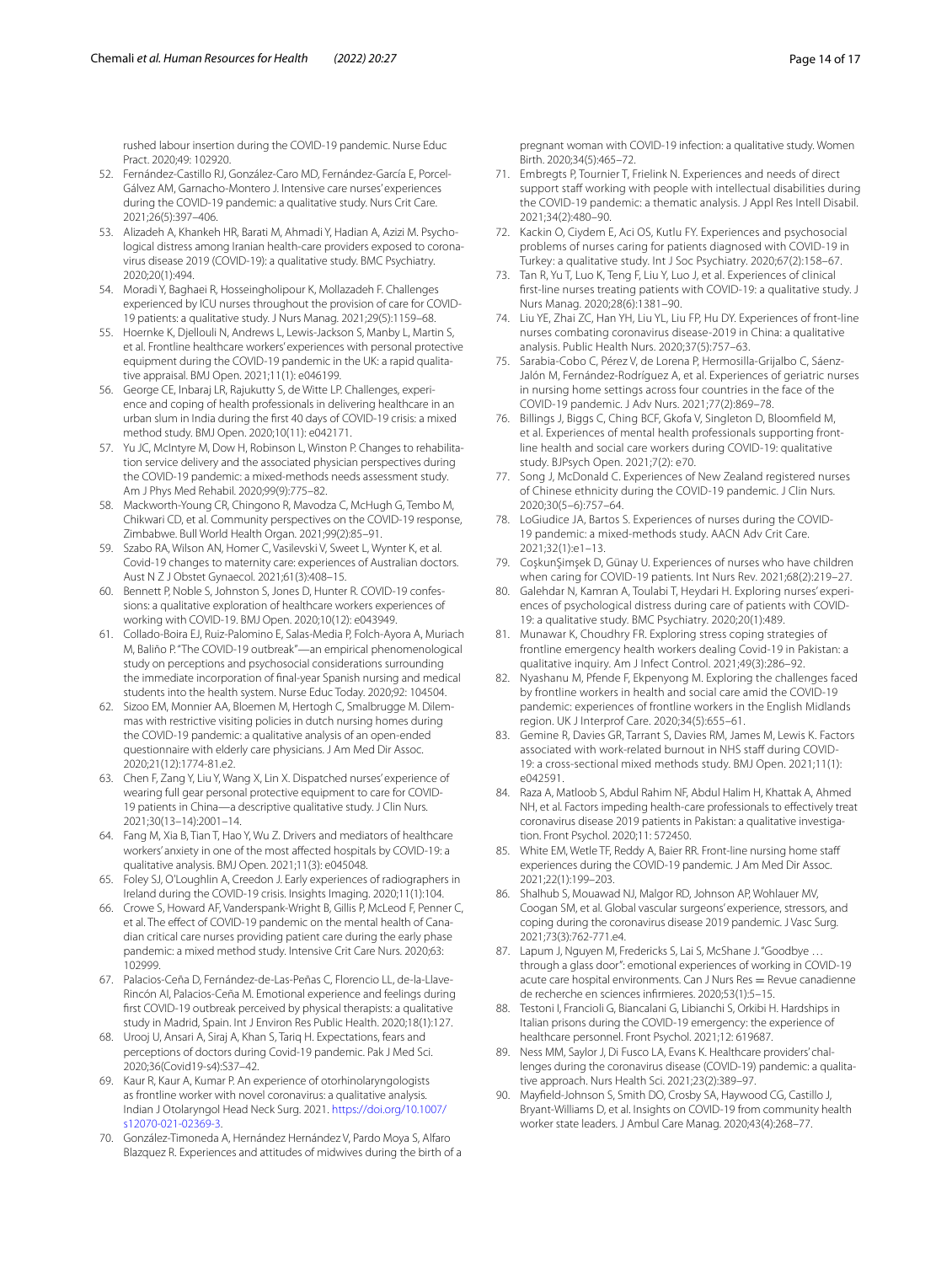- <span id="page-14-27"></span>91. He Q, Li T, Su Y, Luan Y. Instructive messages and lessons from Chinese countermarching nurses of caring for COVID-19 patients: a qualitative study. J Transcult Nurs. 2021;32(2):96–102.
- <span id="page-14-8"></span>92. DeliktasDemirci A, Oruc M, Kabukcuoglu K. 'It was difficult, but our struggle to touch lives gave us strength': the experience of nurses working on COVID-19 wards. J Clin Nurs. 2020;30(5–6):732–41.
- <span id="page-14-1"></span>93. Fontanini R, Visintini E, Rossettini G, Caruzzo D, Longhini J, Palese A. Italian nurses' experiences during the COVID-19 pandemic: a qualitative analysis of internet posts. Int Nurs Rev. 2021;68(2):238–47.
- <span id="page-14-4"></span>94. Comfort AB, Krezanoski PJ, Rao L, El Ayadi A, Tsai AC, Goodman S, et al. Mental health among outpatient reproductive health care providers during the US COVID-19 epidemic. Reprod Health. 2021;18(1):49.
- <span id="page-14-23"></span>95. Maraqa B, Nazzal Z, Zink T. Mixed method study to explore ethical dilemmas and health care workers' willingness to work amid COVID-19 pandemic in Palestine. Front Med. 2020;7: 576820.
- <span id="page-14-32"></span>96. Gesser-Edelsburg A, Cohen R, Shahbari NAE, Hijazi R. A mixed-methods sequential explanatory design comparison between COVID-19 infection control guidelines' applicability and their protective value as perceived by Israeli healthcare workers, and healthcare executives' response. Antimicrob Resist Infect Control. 2020;9(1):148.
- <span id="page-14-9"></span>97. Feeley T, Ffrench-O'Carroll R, Tan MH, Magner C, L'Estrange K, O'Rathallaigh E, et al. A model for occupational stress amongst paediatric and adult critical care staff during COVID-19 pandemic. Int Arch Occup Environ Health. 2021;94(7):1–17.
- <span id="page-14-12"></span>98. Shaw C, Gallagher K, Petty J, Mancini A, Boyle B. Neonatal nursing during the COVID-19 global pandemic: a thematic analysis of personal refections. J Neonatal Nurs. 2021;27(3):165–71.
- 99. García-Martín M, Roman P, Rodriguez-Arrastia M, Diaz-Cortes MDM, Soriano-Martin PJ, Ropero-Padilla C. Novice nurse"s transitioning to emergency nurse during COVID-19 pandemic: a qualitative study. J Nurs Manag. 2021;29(2):258–67.
- <span id="page-14-36"></span>100. Arnetz JE, Goetz CM, Arnetz BB, Arble E. Nurse reports of stressful situations during the COVID-19 pandemic: qualitative analysis of survey responses. Int J Environ Res Public Health. 2020;17(21):8126.
- <span id="page-14-5"></span>101. Jia Y, Chen O, Xiao Z, Xiao J, Bian J, Jia H. Nurses' ethical challenges caring for people with COVID-19: a qualitative study. Nurs Ethics. 2021;28(1):33–45.
- <span id="page-14-14"></span>102. Danielis M, Peressoni L, Piani T, Colaetta T, Mesaglio M, Mattiussi E, et al. Nurses' experiences of being recruited and transferred to a new sub-intensive care unit devoted to COVID-19 patients. J Nurs Manag. 2021;29(5):1149–58.
- <span id="page-14-6"></span>103. Gao X, Jiang L, Hu Y, Li L, Hou L. Nurses' experiences regarding shift patterns in isolation wards during the COVID-19 pandemic in China: a qualitative study. J Clin Nurs. 2020;29(21–22):4270–80.
- <span id="page-14-15"></span>104. Zhang MM, Niu N, Zhi XX, Zhu P, Wu B, Wu BN, et al. Nurses' psychological changes and coping strategies during home isolation for the 2019 novel coronavirus in China: a qualitative study. J Adv Nurs. 2021;77(1):308–17.
- <span id="page-14-24"></span>105. Arcadi P, Simonetti V, Ambrosca R, Cicolini G, Simeone S, Pucciarelli G, et al. Nursing during the COVID-19 outbreak: a phenomenological study. J Nurs Manag. 2021;29(5):1111–9.
- <span id="page-14-25"></span>106. KalatehSadati A, Zarei L, Shahabi S, Heydari ST, Taheri V, Jiriaei R, et al. Nursing experiences of COVID-19 outbreak in Iran: a qualitative study. Nurs Open. 2020;8(1):72–9.
- <span id="page-14-10"></span>107. Ohta R, Matsuzaki Y, Itamochi S. Overcoming the challenge of COVID-19: a grounded theory approach to rural nurses' experiences. J Gen Fam Med. 2020;22(3):134–40.
- <span id="page-14-28"></span>108. Vindrola-Padros C, Andrews L, Dowrick A, Djellouli N, Fillmore H, Bautista Gonzalez E, et al. Perceptions and experiences of healthcare workers during the COVID-19 pandemic in the UK. BMJ Open. 2020;10(11): e040503.
- <span id="page-14-7"></span>109. Banerjee D, Vajawat B, Varshney P, Rao TS. Perceptions, experiences, and challenges of physicians involved in dementia care during the COVID-19 lockdown in India: a qualitative study. Front Psychiatry. 2020;11: 615758.
- <span id="page-14-13"></span>110. White JH. A phenomenological study of nurse managers' and assistant nurse managers' experiences during the COVID-19 pandemic in the United States. J Nurs Manag. 2021;29(6):1525–34.
- <span id="page-14-26"></span>111. Gunawan J, Aungsuroch Y, Marzilli C, Fisher ML, Nazliansyah, Sukarna A. A phenomenological study of the lived experience of nurses in the battle of COVID-19. Nurs Outlook. 2021;69(4):652–9.
- <span id="page-14-11"></span>112. Norful AA, Rosenfeld A, Schroeder K, Travers JL, Aliyu S. Primary drivers and psychological manifestations of stress in frontline healthcare workforce during the initial COVID-19 outbreak in the United States. Gen Hosp Psychiatry. 2021;69:20–6.
- <span id="page-14-34"></span>113. Moradi Y, Baghaei R, Hosseingholipour K, Mollazadeh F. Protective reactions of ICU nurses providing care for patients with COVID-19: a qualitative study. BMC Nurs. 2021;20(1):45.
- <span id="page-14-16"></span>114. Zhang Y, Wei L, Li H, Pan Y, Wang J, Li Q, et al. The psychological change process of frontline nurses caring for patients with COVID-19 during its outbreak. Issues Ment Health Nurs. 2020;41(6):525–30.
- <span id="page-14-38"></span>115. Fawaz M, Itani M. The psychological experiences of Lebanese ground zero front-line nurses during the most recent COVID-19 outbreak post Beirut blast: a qualitative study. Int J Soc Psychiatry. 2021. [https://doi.](https://doi.org/10.1177/00207640211004989) [org/10.1177/00207640211004989](https://doi.org/10.1177/00207640211004989).
- <span id="page-14-31"></span>116. Zerbini G, Ebigbo A, Reicherts P, Kunz M, Messman H. Psychosocial burden of healthcare professionals in times of COVID-19—a survey conducted at the University Hospital Augsburg. German Med Sci. 2020;18:Doc05.
- <span id="page-14-17"></span>117. Aughterson H, McKinlay AR, Fancourt D, Burton A. Psychosocial impact on frontline health and social care professionals in the UK during the COVID-19 pandemic: a qualitative interview study. BMJ Open. 2021;11(2): e047353.
- <span id="page-14-33"></span>118. Lee RLT, West S, Tang ACY, Cheng HY, Chong CYY, Chien WT, et al. A qualitative exploration of the experiences of school nurses during COVID-19 pandemic as the frontline primary health care professionals. Nurs Outlook. 2020;69(3):399–408.
- <span id="page-14-18"></span>119. Paula ACR, Carletto AGD, Lopes D, Ferreira JC, Tonini NS, Trecossi SPC. Reactions and feelings of health professionals in the care of hospitalized patients with suspected covid-19. Revista gaucha de enfermagem. 2021;42(spe): e20200160.
- <span id="page-14-30"></span>120. Iheduru-Anderson K. Refections on the lived experience of working with limited personal protective equipment during the COVID-19 crisis. Nurs Inquiry. 2021;28(1): e12382.
- <span id="page-14-21"></span>121. Taylor AK, Kingstone T, Briggs TA, O'Donnell CA, Atherton H, Blane DN, et al. 'Reluctant pioneer': a qualitative study of doctors' experiences as patients with long COVID. Health Expect. 2021;24(3):833–42.
- <span id="page-14-19"></span>122. Lee N, Lee HJ. South Korean nurses' experiences with patient care at a COVID-19-designated hospital: growth after the frontline battle against an infectious disease pandemic. Int J Environ Res Public Health. 2020;17(23):9015.
- <span id="page-14-0"></span>123. Nyashanu M, Pfende F, Ekpenyong MS. Triggers of mental health problems among frontline healthcare workers during the COVID-19 pandemic in private care homes and domiciliary care agencies: lived experiences of care workers in the Midlands region, UK. Health Soc Care Community. 2020;30(2):e370–6.
- <span id="page-14-2"></span>124. Galehdar N, Toulabi T, Kamran A, Heydari H. Exploring nurses' perception of taking care of patients with coronavirus disease (COVID-19): a qualitative study. Nurs Open. 2021;8(1):171–9.
- <span id="page-14-3"></span>125. Arasli H, Furunes T, Jafari K, Saydam MB, Degirmencioglu Z. Hearing the voices of wingless angels: a critical content analysis of nurses' COVID-19 experiences. Int J Environ Res Public Health. 2020;17(22):8484.
- <span id="page-14-29"></span>126. Mulla A, Bigham BL, Frolic A, Christian MD. Canadian emergency medicine and critical care physician perspectives on pandemic triage in COVID-19. J Emerg Manag. 2020;18(7):31–5.
- <span id="page-14-35"></span>127. Ortiz Z, Antonietti L, Capriati A, Ramos S, Romero M, Mariani J, et al. Concerns and demands regarding COVID-19. Survey of health personnel. Medicina. 2020;80(Suppl 3):16–24.
- <span id="page-14-22"></span>128. Monzani A, Ragazzoni L, Della Corte F, Rabbone I, Franc JM. COVID-19 pandemic: perspective from italian pediatric emergency physicians. Disaster Med Public Health Prep. 2020;14(5):648–51.
- <span id="page-14-37"></span>129. Al Ghafri T, Al Ajmi F, Anwar H, Al Balushi L, Al Balushi Z, Al Fahdi F, et al. The experiences and perceptions of health-care workers during the COVID-19 pandemic in Muscat, Oman: a qualitative study. J Prim Care Community Health. 2020;11:2150132720967514.
- <span id="page-14-20"></span>130. Yin Y, Chu X, Han X, Cao Y, Di H, Zhang Y, et al. General practitioner trainees' career perspectives after COVID-19: a qualitative study in China. BMC Fam Pract. 2021;22(1):18.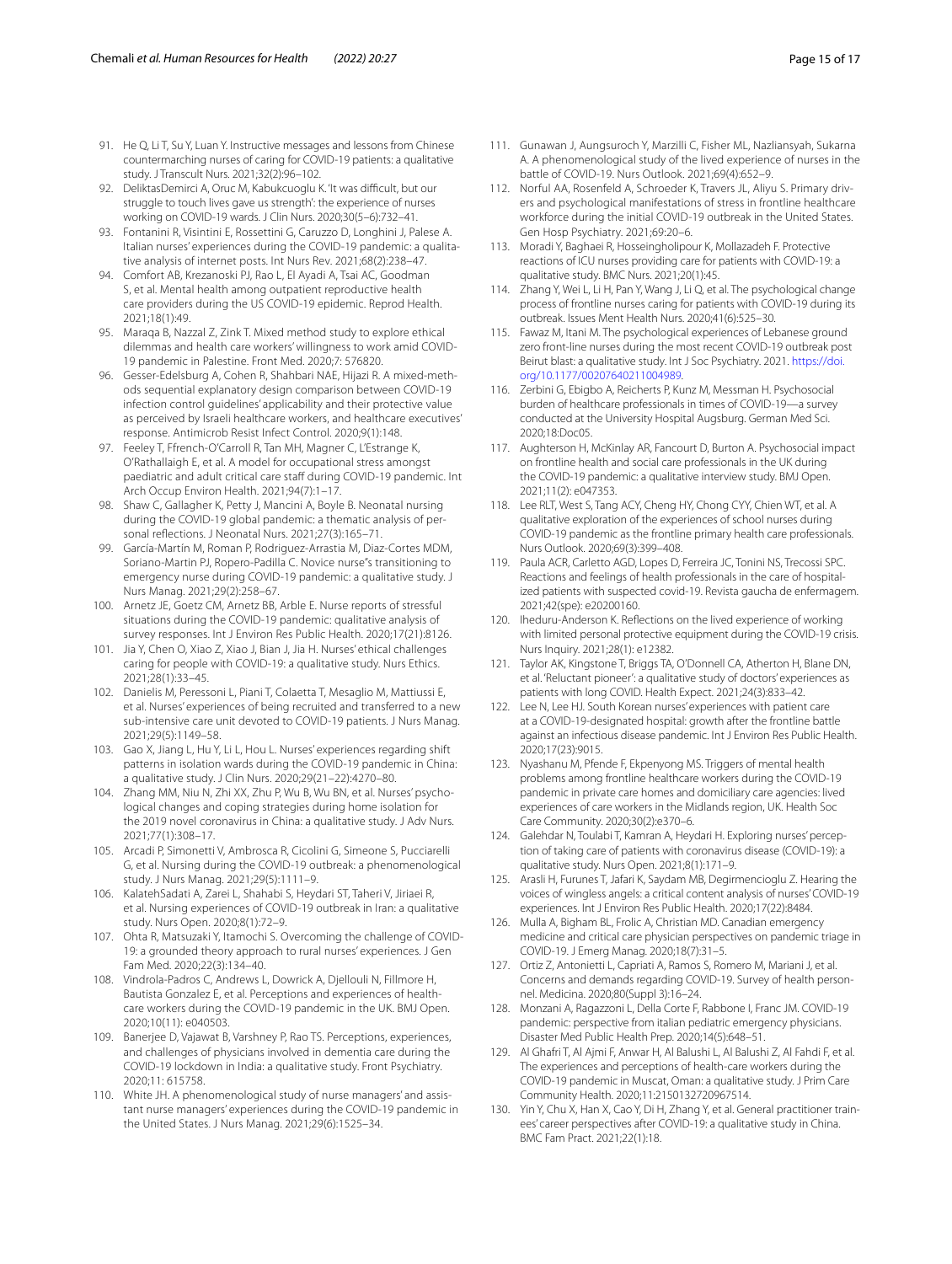- <span id="page-15-11"></span>131. Foye U, Dalton-Locke C, Harju-Seppänen J, Lane R, Beames L, Vera San Juan N, et al. How has Covid-19 afected mental health nurses and the delivery of mental health nursing care in the UK? Results of a mixed methods study. J Psychiatr Ment Health Nurs. 2021;28(2):126–37.
- <span id="page-15-12"></span>132. Goh YS, Ow Yong QYJ, Chen TH, Ho SHC, Chee YIC, Chee TT. The impact of COVID-19 on nurses working in a University Health System in Singapore: a qualitative descriptive study. Int J Ment Health Nurs. 2020;30(3):643–52.
- <span id="page-15-21"></span>133. Verhoeven V, Tsakitzidis G, Philips H, Van Royen P. Impact of the COVID-19 pandemic on the core functions of primary care: will the cure be worse than the disease? A qualitative interview study in Flemish GPs. BMJ Open. 2020;10(6): e039674.
- <span id="page-15-27"></span>134. Travers JL, Schroeder K, Norful AA, Aliyu S. The influence of empowered work environments on the psychological experiences of nursing assistants during COVID-19: a qualitative study. BMC Nurs. 2020;19:98.
- 135. Semaan A, Audet C, Huysmans E, Afolabi B, Assarag B, Banke-Thomas A, et al. Voices from the frontline: fndings from a thematic analysis of a rapid online global survey of maternal and newborn health professionals facing the COVID-19 pandemic. BMJ Glob Health. 2020;5(6): e002967.
- <span id="page-15-1"></span>136. Begerow A, Michaelis U, Gaidys U. Wahrnehmungen von Pfegenden im Bereich der Intensivpfege während der COVID-19-Pandemie. Pfege. 2020;33(4):229–36.
- <span id="page-15-19"></span>137. Santos J, Balsanelli AP, Freitas EO, Menegon FHA, Carneiro IA, Lazzari DD, et al. Work environment of hospital nurses during the COVID-19 pandemic in Brazil. Int Nurs Rev. 2021;68(2):228–37.
- 138. Fan J, Jiang Y, Hu K, Chen X, Xu Q, Qi Y, et al. Barriers to using personal protective equipment by healthcare staff during the COVID-19 outbreak in China. Medicine. 2020;99(48): e23310.
- <span id="page-15-4"></span>139. Digby R, Winton-Brown T, Finlayson F, Dobson H, Bucknall T. Hospital staff well-being during the first wave of COVID-19: staff perspectives. Int J Ment Health Nurs. 2020;30(2):440–50.
- <span id="page-15-0"></span>140. Nelson H, Hubbard Murdoch N, Norman K. The role of uncertainty in the experiences of nurses during the Covid-19 pandemic: a phenomenological study. Can J Nurs Res = Revue canadienne de recherche en sciences infrmieres. 2021;53(2):124–33.
- <span id="page-15-2"></span>141. Patterson JE, Edwards TM, Grifth JL, Wright S. Moral distress of medical family therapists and their physician colleagues during the transition to COVID-19. J Marital Fam Ther. 2021;47(2):289–303.
- 142. Palinkas LA, Whiteside L, Nehra D, Engstrom A, Taylor M, Moloney K, et al. Rapid ethnographic assessment of the COVID-19 pandemic April 2020 'surge' and its impact on service delivery in an Acute Care Medical Emergency Department and Trauma Center. BMJ Open. 2020;10(10): e041772.
- <span id="page-15-13"></span>143. Hou Y, Zhou Q, Li D, Guo Y, Fan J, Wang J. Preparedness of our emergency department during the coronavirus disease outbreak from the nurses' perspectives: a qualitative research study. J Emerg Nurs. 2020;46(6):848-861.e1.
- <span id="page-15-10"></span>144. Sterling MR, Tseng E, Poon A, Cho J, Avgar AC, Kern LM, et al. Experiences of home health care workers in New York City during the coronavirus disease 2019 pandemic: a qualitative analysis. JAMA Intern Med. 2020;180(11):1453–9.
- <span id="page-15-3"></span>145. Butler CR, Wong SPY, Wightman AG, O'Hare AM. US clinicians' experiences and perspectives on resource limitation and patient care during the COVID-19 pandemic. JAMA Netw Open. 2020;3(11): e2027315.
- <span id="page-15-5"></span>146. Halberg N, Jensen PS, Larsen TS. We are not heroes—the fipside of the hero narrative amidst the COVID19-pandemic: a Danish hospital ethnography. J Adv Nurs. 2021;77(5):2429–36.
- <span id="page-15-6"></span>147. Hennein R, Lowe S. A hybrid inductive-abductive analysis of health workers' experiences and wellbeing during the COVID-19 pandemic in the United States. PLoS ONE. 2020;15(10): e0240646.
- <span id="page-15-7"></span>148. Casafont C, Fabrellas N, Rivera P, Olivé-Ferrer MC, Querol E, Venturas M, et al. Experiences of nursing students as healthcare aid during the COVID-19 pandemic in Spain: a phemonenological research study. Nurse Educ Today. 2021;97: 104711.
- <span id="page-15-8"></span>149. Bilal A, Saeed MA, Yousafzai T. Elderly care in the time of coronavirus: perceptions and experiences of care home staff in Pakistan. Int J Geriatr Psychiatry. 2020;35(12):1442–8.
- <span id="page-15-9"></span>150. Butler CR, Wong SPY, Vig EK, Neely CS, O'Hare AM. Professional roles and relationships during the COVID-19 pandemic: a qualitative study among US clinicians. BMJ Open. 2021;11(3): e047782.
- <span id="page-15-20"></span>151. Williams CM, Couch A, Haines T, Menz HB. Experiences of Australian podiatrists working through the 2020 coronavirus (COVID-19) pandemic: an online survey. J Foot Ankle Res. 2021;14(1):11.
- <span id="page-15-29"></span>152. Liu Q, Luo D, Haase JE, Guo Q, Wang XQ, Liu S, et al. The experiences of health-care providers during the COVID-19 crisis in China: a qualitative study. Lancet Glob Health. 2020;8(6):e790–8.
- 153. Härter M, Bremer D, Scherer M, von dem Knesebeck O, Koch-Gromus U. Impact of COVID-19-pandemic on clinical care, work flows and staff at a University Hospital: results of an interview-study at the UKE. Gesundheitswesen (Bundesverband der Arzte des Offentlichen Gesundheitsdienstes (Germany)). 2020;82(8–09):676–81.
- 154. Sheng Q, Zhang X, Wang X, Cai C. The infuence of experiences of involvement in the COVID-19 rescue task on the professional identity among Chinese nurses: a qualitative study. J Nurs Manag. 2020;28(7):1662–9.
- <span id="page-15-22"></span>155. Donnelly C, Ashcroft R, Bobbette N, Mills C, Mofina A, Tran T, et al. Interprofessional primary care during COVID-19: a survey of the provider perspective. BMC Fam Pract. 2021;22(1):31.
- 156. Losty LS, Bailey KD. Leading through chaos: perspectives from nurse executives. Nurs Adm Q. 2021;45(2):118–25.
- 157. Catania G, Zanini M, Hayter M, Timmins F, Dasso N, Ottonello G, et al. Lessons from Italian front-line nurses' experiences during the COVID-19 pandemic: a qualitative descriptive study. J Nurs Manag. 2020;29(3):404–11.
- 158. Daphna-Tekoah S, MegadasiBrikman T, Scheier E, Balla U. Listening to hospital personnel's narratives during the COVID-19 outbreak. Int J Environ Res Public Health. 2020;17(17):6413.
- 159. Fan J, Hu K, Li X, Jiang Y, Zhou X, Gou X, et al. A qualitative study of the vocational and psychological perceptions and issues of transdisciplinary nurses during the COVID-19 outbreak. Aging. 2020;12(13):12479–92.
- <span id="page-15-17"></span>160. Missel M, Bernild C, Dagyaran I, Christensen SW, Berg SK. A stoic and altruistic orientation towards their work: a qualitative study of healthcare professionals' experiences of awaiting a COVID-19 test result. BMC Health Serv Res. 2020;20(1):1031.
- <span id="page-15-14"></span>161. Pravder HD, Langdon-Embry L, Hernandez RJ, Berbari N, Shelov SP, Kinzler WL. Experiences of early graduate medical students working in New York hospitals during the COVID-19 pandemic: a mixed methods study. BMC Med Educ. 2021;21(1):118.
- <span id="page-15-15"></span>162. de Wit K, Mercuri M, Wallner C, Clayton N, Archambault P, Ritchie K, et al. Canadian emergency physician psychological distress and burnout during the frst 10 weeks of COVID-19: a mixed-methods study. J Am College Emerg Physicians Open. 2020;1(5):1030–8.
- <span id="page-15-16"></span>163. Kuliukas L, Hauck Y, Sweet L, Vasilevski V, Homer C, Wynter K, et al. A cross sectional study of midwifery students' experiences of COVID-19: uncertainty and expendability. Nurse Educ Pract. 2021;51: 102988.
- <span id="page-15-18"></span>164. Ladds E, Rushforth A, Wieringa S, Taylor S, Rayner C, Husain L, et al. Developing services for long COVID: lessons from a study of wounded healers. Clin Med. 2021;21(1):59–65.
- <span id="page-15-23"></span>165. Searby A, Burr D. The impact of COVID-19 on alcohol and other drug nurses' provision of care: a qualitative descriptive study. J Clin Nurs. 2021;30(11–12):1730–41.
- <span id="page-15-24"></span>166. Hower KI, Pfaff H, Pförtner TK. Pflege in Zeiten von COVID-19: onlinebefragung von Leitungskräften zu Herausforderungen. Belastungen und Bewältigungsstrategien Pfege. 2020;33(4):207–18.
- <span id="page-15-25"></span>167. He K, Stolarski A, Whang E, Kristo G. Addressing general surgery resi‑ dents' concerns in the early phase of the COVID-19 pandemic. J Surg Educ. 2020;77(4):735–8.
- <span id="page-15-30"></span>168. Góes FGB, Silva A, Santos A, Pereira-Ávila FMV, Silva LJD, Silva LFD, et al. Challenges faced by pediatric nursing workers in the face of the COVID-19 pandemic. Rev Lat Am Enfermagem. 2020;28: e3367.
- <span id="page-15-28"></span>169. Halley MC, Mathews KS, Diamond LC, Linos E, Sarkar U, Mangurian C, et al. The intersection of work and home challenges faced by physician mothers during the coronavirus disease 2019 pandemic: a mixedmethods analysis. J Women's Health. 2021;30(4):514–24.
- 170. Algunmeeyn A, El-Dahiyat F, Altakhineh MM, Azab M, Babar ZU. Understanding the factors infuencing healthcare providers' burnout during the outbreak of COVID-19 in Jordanian hospitals. J Pharm Policy Pract. 2020;13:53.
- <span id="page-15-26"></span>171. Sougou NM, Diouf JB, Diallo AA, Seck I. Risk perception of COVID-19 pandemic among health care providers: qualitative study conducted at